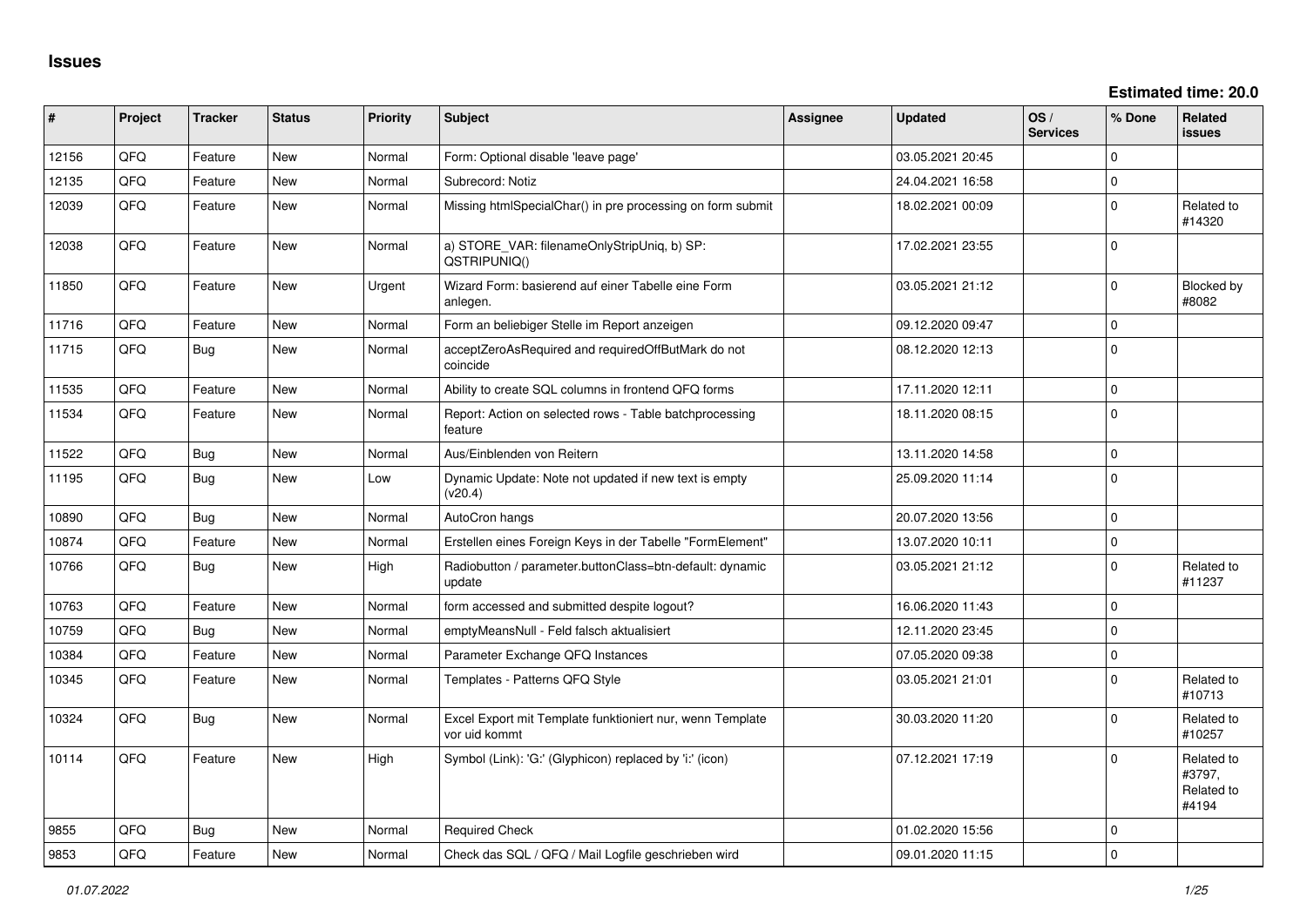| #     | Project | <b>Tracker</b> | <b>Status</b> | <b>Priority</b> | Subject                                                                                  | <b>Assignee</b>     | <b>Updated</b>   | OS/<br><b>Services</b> | % Done         | Related<br>issues                                                      |
|-------|---------|----------------|---------------|-----------------|------------------------------------------------------------------------------------------|---------------------|------------------|------------------------|----------------|------------------------------------------------------------------------|
| 14185 | QFQ     | Feature        | New           | Normal          | External/Autocron.php - better suitable directory                                        | Support: System     | 28.05.2022 11:03 |                        | $\mathbf 0$    |                                                                        |
| 13647 | QFQ     | Bug            | New           | Normal          | Autofocus funktioniert nicht auf Chrome                                                  | Benjamin Baer       | 19.03.2022 17:44 |                        | 0              |                                                                        |
| 13528 | QFQ     | Bug            | New           | Normal          | gfg.io > releases: es wird kein neues Release angelegt                                   | Benjamin Baer       | 19.03.2022 17:46 |                        | 0              |                                                                        |
| 12556 | QFQ     | Feature        | New           | Normal          | Pills Title: colored = static or dynamic on allrequiredgiven                             | Benjamin Baer       | 19.03.2022 17:49 |                        | $\mathbf 0$    |                                                                        |
| 12490 | QFQ     | Feature        | New           | Normal          | Loading Plugins in QFQ - see what tinymce does. (lazy<br>loading)                        | Benjamin Baer       | 08.06.2022 10:37 |                        | $\mathbf 0$    | Related to<br>#12611,<br>Related to<br>#10013,<br>Related to<br>#7732  |
| 12476 | QFQ     | Feature        | New           | Normal          | clearMe: a) should trigger 'dirty', b) sticky on textarea resize                         | Benjamin Baer       | 04.01.2022 08:40 |                        | $\mathbf 0$    | Related to<br>#9528                                                    |
| 11237 | QFQ     | Bug            | New           | High            | Radiobutton / parameter.buttonClass= btn-default - kein dirty<br>Trigger                 | Benjamin Baer       | 03.05.2021 21:12 |                        | $\mathbf 0$    | Related to<br>#10766                                                   |
| 11057 | QFQ     | Bug            | New           | High            | Checkboxes ohne span.checkmark im Report werden<br>ausgeblendet                          | Benjamin Baer       | 03.05.2021 21:12 |                        | 0              | Related to<br>#11039                                                   |
| 14305 | QFQ     | <b>Bug</b>     | New           | Normal          | Inline Report editing does not create history entries                                    | Carsten Rose        | 10.06.2022 11:55 |                        | $\mathbf 0$    |                                                                        |
| 14304 | QFQ     | <b>Bug</b>     | New           | Normal          | table sorter view safer does not work                                                    | Carsten Rose        | 10.06.2022 11:49 |                        | 0              |                                                                        |
| 14233 | QFQ     | <b>Bug</b>     | New           | Normal          | AS _link: question - HTML is not rendered                                                | Carsten Rose        | 28.05.2022 11:02 |                        | $\mathbf 0$    |                                                                        |
| 14187 | QFQ     | Feature        | New           | High            | qfq.log: show current URL                                                                | Carsten Rose        | 28.05.2022 11:02 |                        | $\mathbf 0$    | Related to<br>#13933,<br>Related to<br>#12532,<br>Related to<br>#11893 |
| 14091 | QFQ     | <b>Bug</b>     | New           | Normal          | inconsistent template path for twig                                                      | Carsten Rose        | 19.04.2022 18:36 |                        | $\mathbf 0$    |                                                                        |
| 14090 | QFQ     | Feature        | New           | Normal          | Nützliche _script funktionen                                                             | Carsten Rose        | 28.05.2022 11:03 |                        | $\mathbf 0$    |                                                                        |
| 14077 | QFQ     | Bug            | New           | Normal          | As _link: Attribute 'class' missing by r:1 and r:3 - but should<br>set                   | Carsten Rose        | 28.05.2022 11:02 |                        | $\mathbf 0$    | Related to<br>#5342,<br>Related to<br>#4343                            |
| 13843 | QFQ     | Feature        | New           | Normal          | Create JWT via QFQ                                                                       | Carsten Rose        | 19.03.2022 17:42 |                        | $\mathbf 0$    |                                                                        |
| 13841 | QFQ     | Feature        | New           | Normal          | Create PDF via iText - evaluate                                                          | <b>Carsten Rose</b> | 19.03.2022 17:42 |                        | $\overline{0}$ |                                                                        |
| 13706 | QFQ     | <b>Bug</b>     | New           | Normal          | Wrong CheckType in FieldElement LastStatus of Form Cron                                  | Carsten Rose        | 21.01.2022 18:20 |                        | $\mathbf 0$    |                                                                        |
| 13700 | QFQ     | Feature        | New           | Normal          | Redesign qfq.io Seite                                                                    | Carsten Rose        | 19.03.2022 17:43 |                        | $\mathbf 0$    |                                                                        |
| 13659 | QFQ     | <b>Bug</b>     | New           | Normal          | wrong sanitize class applied to R-store                                                  | Carsten Rose        | 15.01.2022 14:23 |                        | $\mathbf 0$    |                                                                        |
| 13592 | QFQ     | Bug            | New           | Normal          | QFQ Build Queue: das vergeben von Tags klappt nicht. Es<br>werden keine Releases gebaut. | Carsten Rose        | 19.03.2022 17:45 |                        | $\overline{0}$ |                                                                        |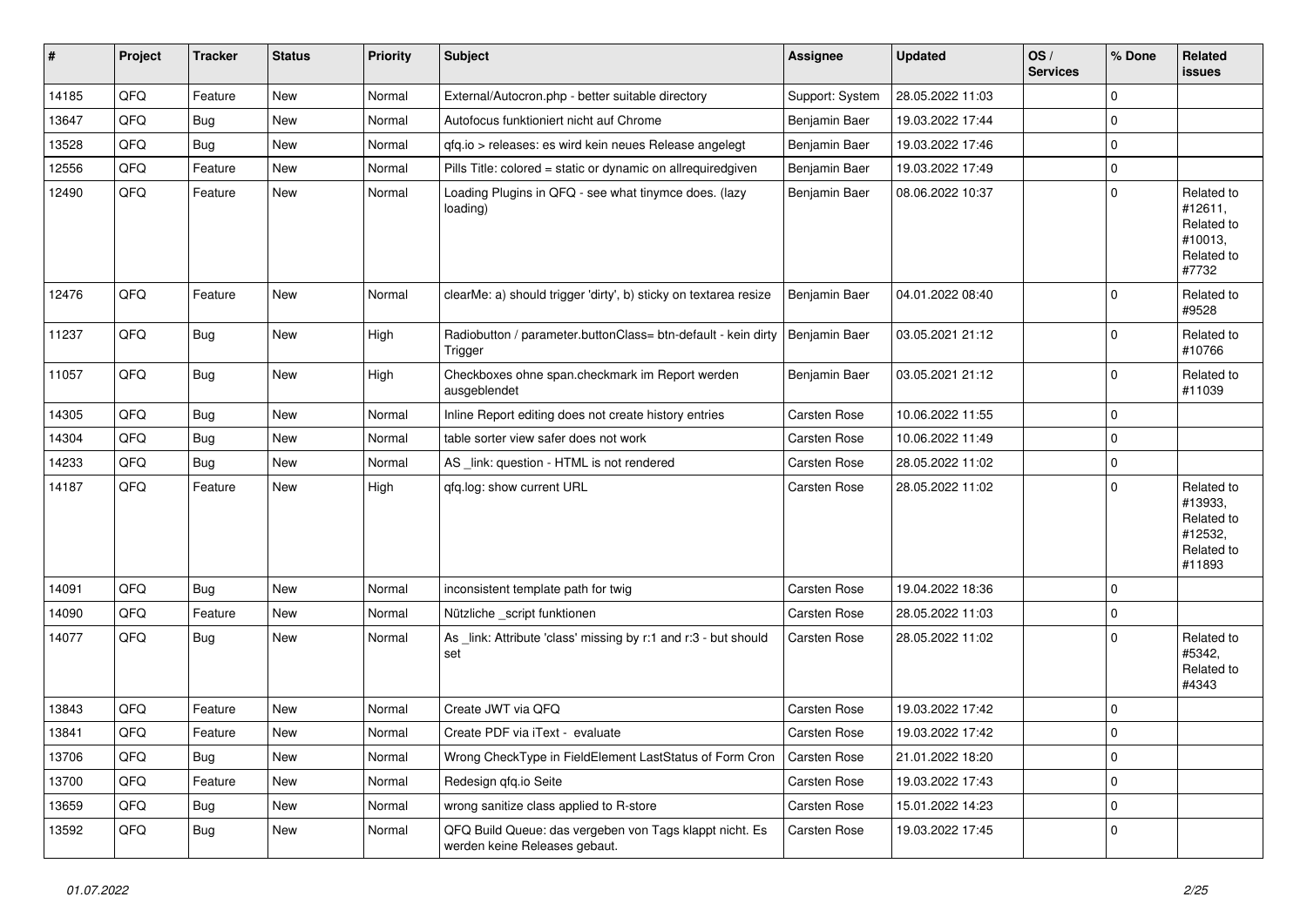| #     | <b>Project</b> | <b>Tracker</b> | <b>Status</b> | <b>Priority</b> | <b>Subject</b>                                                                                                                                      | <b>Assignee</b>     | <b>Updated</b>   | OS/<br><b>Services</b> | % Done       | Related<br>issues                             |
|-------|----------------|----------------|---------------|-----------------|-----------------------------------------------------------------------------------------------------------------------------------------------------|---------------------|------------------|------------------------|--------------|-----------------------------------------------|
| 13467 | QFQ            | Feature        | New           | Normal          | ChangeLog Generator                                                                                                                                 | Carsten Rose        | 19.03.2022 17:46 |                        | $\mathbf{0}$ | Related to<br>#11460                          |
| 13460 | QFQ            | Bug            | New           | Normal          | Doc: Password set/reset  password should not processed<br>with 'html encode'                                                                        | Carsten Rose        | 19.03.2022 17:46 |                        | $\mathbf{0}$ |                                               |
| 13451 | QFQ            | Bug            | <b>New</b>    | Normal          | Character Counter / Max Character: Problem in Safari                                                                                                | Carsten Rose        | 15.04.2022 17:18 |                        | $\pmb{0}$    |                                               |
| 13354 | QFQ            | Feature        | <b>New</b>    | Normal          | Using Websocket in QFQ                                                                                                                              | <b>Carsten Rose</b> | 10.11.2021 15:47 |                        | $\mathbf{0}$ |                                               |
| 13332 | QFQ            | Bug            | <b>New</b>    | Normal          | Multi Form: Required Felder werden visuell nicht markiert.                                                                                          | Carsten Rose        | 19.03.2022 17:47 |                        | $\pmb{0}$    |                                               |
| 13331 | QFQ            | Bug            | <b>New</b>    | Normal          | Multi Form: Clear Icon misplaced                                                                                                                    | <b>Carsten Rose</b> | 19.03.2022 17:47 |                        | $\mathbf 0$  |                                               |
| 12974 | QFQ            | Bug            | New           | High            | Sanitize Queries in Action-Elements                                                                                                                 | Carsten Rose        | 07.12.2021 17:19 |                        | $\pmb{0}$    |                                               |
| 12716 | QFQ            | Bug            | New           | Normal          | template group: Pattern only applied to first instance                                                                                              | <b>Carsten Rose</b> | 19.03.2022 17:47 |                        | $\pmb{0}$    |                                               |
| 12714 | QFQ            | Bug            | <b>New</b>    | Normal          | Conversion of GIF to PDF broken when GIF contains Alpha.                                                                                            | Carsten Rose        | 19.03.2022 17:49 |                        | $\pmb{0}$    |                                               |
| 12702 | QFQ            | <b>Bug</b>     | New           | High            | templateGroup: broken in multiDb Setup                                                                                                              | <b>Carsten Rose</b> | 14.12.2021 16:02 |                        | $\pmb{0}$    |                                               |
| 12679 | QFQ            | Feature        | New           | Normal          | tablesorter: custom column width                                                                                                                    | Carsten Rose        | 16.06.2021 11:10 |                        | 0            |                                               |
| 12670 | QFQ            | Bug            | <b>New</b>    | High            | Dropdown-Menu classes können nicht mehr angegeben<br>werden                                                                                         | Carsten Rose        | 07.12.2021 17:19 |                        | $\mathbf 0$  |                                               |
| 12664 | QFQ            | Feature        | <b>New</b>    | Normal          | TinyMCE: report/remove malicous HTML/JS Code                                                                                                        | <b>Carsten Rose</b> | 19.03.2022 17:47 |                        | $\mathbf 0$  | Related to<br>#14320                          |
| 12632 | QFQ            | Feature        | New           | Normal          | TinyMCE: Prepare CSS classes for images                                                                                                             | <b>Carsten Rose</b> | 04.06.2021 14:35 |                        | 100          | Blocked by<br>#12186                          |
| 12603 | QFQ            | Feature        | New           | Normal          | Dropdown (Select), Radio, checkbox:<br>itemListAlways={{!SELECT key, value}}                                                                        | <b>Carsten Rose</b> | 19.03.2022 17:47 |                        | $\mathbf 0$  |                                               |
| 12581 | QFQ            | <b>Bug</b>     | <b>New</b>    | Normal          | Form.forward=close: Record 'new' in new browser tab ><br>save (& close) >> Form is not reloaded with new created<br>record id and stays in mode=new | Carsten Rose        | 19.03.2022 17:48 |                        | $\mathbf 0$  |                                               |
| 12545 | QFQ            | <b>Bug</b>     | <b>New</b>    | Urgent          | sql.log not created / updated                                                                                                                       | <b>Carsten Rose</b> | 14.12.2021 16:02 |                        | $\mathbf{0}$ |                                               |
| 12544 | QFQ            | Feature        | New           | High            | a) ' AS _link' new also as ' AS _format', b) sortierung via<br>'display: none;', c) ' format' benoeitgt nicht zwingend<br>u/U/p/m/z/d               | <b>Carsten Rose</b> | 14.12.2021 16:03 |                        | $\mathbf 0$  |                                               |
| 12532 | QFQ            | Feature        | <b>New</b>    | High            | SIP-Parameter bei Seitenaufruf in Browser-Console<br>anzeigen                                                                                       | <b>Carsten Rose</b> | 07.12.2021 17:19 |                        | $\mathbf 0$  | Related to<br>#11893,<br>Related to<br>#14187 |
| 12520 | QFQ            | Bug            | <b>New</b>    | Normal          | Switch FE User: still active even FE User session expired                                                                                           | <b>Carsten Rose</b> | 19.03.2022 17:48 |                        | $\mathbf 0$  |                                               |
| 12513 | QFQ            | Bug            | New           | High            | Implement server side check of maxlength                                                                                                            | Carsten Rose        | 07.12.2021 17:19 |                        | $\pmb{0}$    |                                               |
| 12512 | QFQ            | <b>Bug</b>     | New           | Normal          | Some MySQL Installation can't use 'stored procedures'                                                                                               | Carsten Rose        | 19.03.2022 17:48 |                        | $\mathbf 0$  |                                               |
| 12480 | QFQ            | Feature        | New           | Normal          | If QFQ upgrade is running, block further request                                                                                                    | Carsten Rose        | 03.05.2021 20:45 |                        | $\pmb{0}$    |                                               |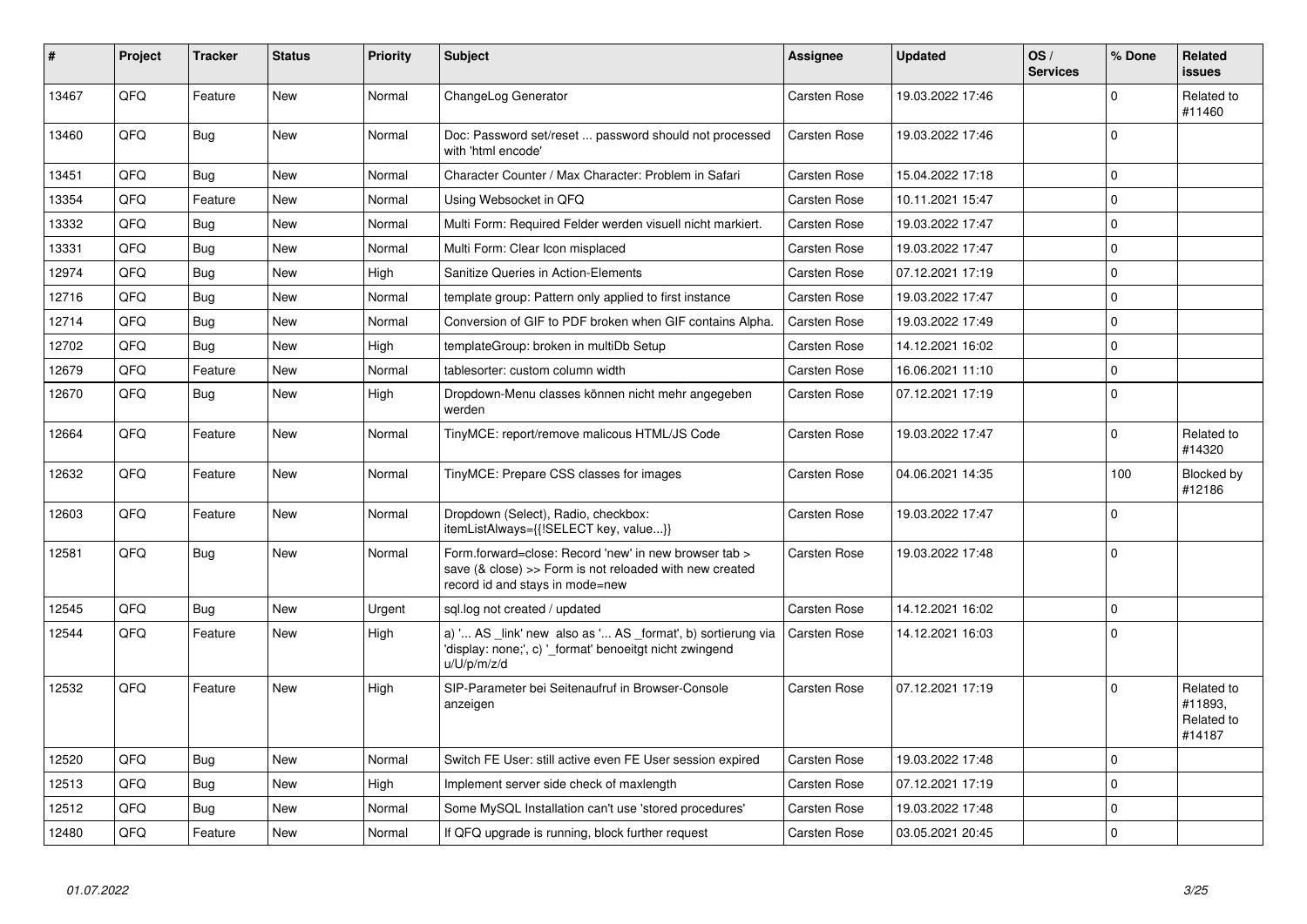| #     | Project        | <b>Tracker</b> | <b>Status</b> | <b>Priority</b> | <b>Subject</b>                                                                                                 | <b>Assignee</b> | <b>Updated</b>   | OS/<br><b>Services</b> | % Done         | Related<br><b>issues</b>                      |
|-------|----------------|----------------|---------------|-----------------|----------------------------------------------------------------------------------------------------------------|-----------------|------------------|------------------------|----------------|-----------------------------------------------|
| 12477 | QFQ            | Feature        | <b>New</b>    | Normal          | Support for refactoring: Form, FormElement, diverse<br>Tabellen/Spalten, tt-content Records                    | Carsten Rose    | 03.05.2021 20:45 |                        | $\mathbf 0$    |                                               |
| 12474 | QFQ            | Feature        | <b>New</b>    | Normal          | Check BaseConfigURL if it is given and the the last char is '/'                                                | Carsten Rose    | 03.05.2021 20:45 |                        | $\mathbf 0$    |                                               |
| 12468 | QFQ            | <b>Bug</b>     | <b>New</b>    | Urgent          | Form: update Form.title after save                                                                             | Carsten Rose    | 03.05.2021 21:12 |                        | $\mathbf 0$    |                                               |
| 12465 | QFQ            | Feature        | <b>New</b>    | Normal          | QFQ Function: use in FE to fill StoreRecord                                                                    | Carsten Rose    | 05.05.2021 21:58 |                        | 0              |                                               |
| 12413 | QFQ            | Feature        | New           | Normal          | STORE_TYPO3: enhance for {{be_users.email:T}},<br>{{fe users.email:T}}                                         | Carsten Rose    | 03.05.2021 20:45 |                        | $\mathbf 0$    | Related to<br>#12412,<br>Related to<br>#10012 |
| 12412 | QFQ            | Feature        | <b>New</b>    | Normal          | Action/Escape qualifier 'e' (empty), '0': if given, an empty<br>string (or '0') will be treated as 'not found' | Carsten Rose    | 08.05.2021 09:40 |                        | $\mathbf 0$    | Related to<br>#12413,<br>Related to<br>#10012 |
| 12400 | QFQ            | Feature        | <b>New</b>    | Normal          | Tutorial ist in QFQ Doku, Wird in der Suche gefunden, es<br>gibt aber kein Menupunkt - Inhalt ueberpruefen     | Carsten Rose    | 03.05.2021 20:45 |                        | $\mathbf 0$    |                                               |
| 12330 | QFQ            | Feature        | <b>New</b>    | Normal          | Copy to input field / text area / TinyMCE                                                                      | Carsten Rose    | 07.04.2021 09:01 |                        | $\mathbf 0$    |                                               |
| 12327 | QFQ            | Bug            | <b>New</b>    | Normal          | Copy to clipboard: Glyphicon can not be changed                                                                | Carsten Rose    | 27.12.2021 17:59 |                        | $\mathbf 0$    |                                               |
| 12269 | QFQ            | Feature        | <b>New</b>    | Normal          | 2FA - Login                                                                                                    | Carsten Rose    | 03.05.2021 20:45 |                        | $\mathbf 0$    |                                               |
| 12187 | QFQ            | Bug            | <b>New</b>    | Normal          | Trigger FormAsFile() via Report: probably problem with multi<br>DB setup                                       | Carsten Rose    | 20.03.2021 21:20 |                        | $\mathbf 0$    |                                               |
| 12186 | QFQ            | Feature        | New           | High            | TinyMCE Config für Objekte                                                                                     | Carsten Rose    | 07.12.2021 17:19 |                        | $\mathbf 0$    | <b>Blocks</b><br>#12632                       |
| 12163 | QFQ            | Feature        | <b>New</b>    | Normal          | Checkbox: table wrap                                                                                           | Carsten Rose    | 03.05.2021 20:51 |                        | $\mathbf 0$    |                                               |
| 12162 | QFQ            | Feature        | <b>New</b>    | Normal          | FE.type=sendmail: personalized mailing (several mails) via<br>template                                         | Carsten Rose    | 03.05.2021 20:45 |                        | 0              |                                               |
| 12146 | QFQ            | Feature        | New           | Normal          | Autocron Job: Anzeigen wann der naechste Job ausgefuehrt<br>wird, resp das er nicht ausgefuehrt wird           | Carsten Rose    | 15.03.2021 15:23 |                        | $\mathbf 0$    |                                               |
| 12133 | QFQ            | Bug            | <b>New</b>    | Normal          | NPM, phpSpreadSheet aktualisieren                                                                              | Carsten Rose    | 15.03.2021 09:04 |                        | 0              |                                               |
| 12119 | QFQ            | Feature        | <b>New</b>    | Normal          | AS paged: error message missing if there ist no 'r' argument.                                                  | Carsten Rose    | 03.05.2021 20:51 |                        | $\mathbf 0$    |                                               |
| 12109 | QFQ            | Feature        | New           | Normal          | Donwload Link: Plain, SIP, Persistent Link, Peristent SIP -<br>new notation                                    | Carsten Rose    | 03.05.2021 20:45 |                        | $\mathbf 0$    | Related to<br>#12085                          |
| 12045 | $\mathsf{QFQ}$ | Bug            | New           | Normal          | templateGroup afterSave FE: Aufruf ohne<br>sqlHonorFormElements funktioniert nicht                             | Carsten Rose    | 18.02.2021 16:33 |                        | $\mathbf 0$    |                                               |
| 12040 | QFQ            | Bug            | New           | Normal          | FE Mode 'hidden' für zwei FEs auf einer Zeile                                                                  | Carsten Rose    | 18.02.2021 10:13 |                        | $\mathbf 0$    |                                               |
| 12024 | QFQ            | Feature        | New           | Normal          | Excel Export: text columns by default decode<br>htmlspeciachar()                                               | Carsten Rose    | 17.02.2021 23:55 |                        | $\mathbf 0$    | Related to<br>#12022                          |
| 12023 | QFQ            | Feature        | New           | Normal          | MySQL Stored Precdure: QDECODESPECIALCHAR()                                                                    | Carsten Rose    | 16.02.2021 11:16 |                        | $\overline{0}$ | Related to<br>#12022                          |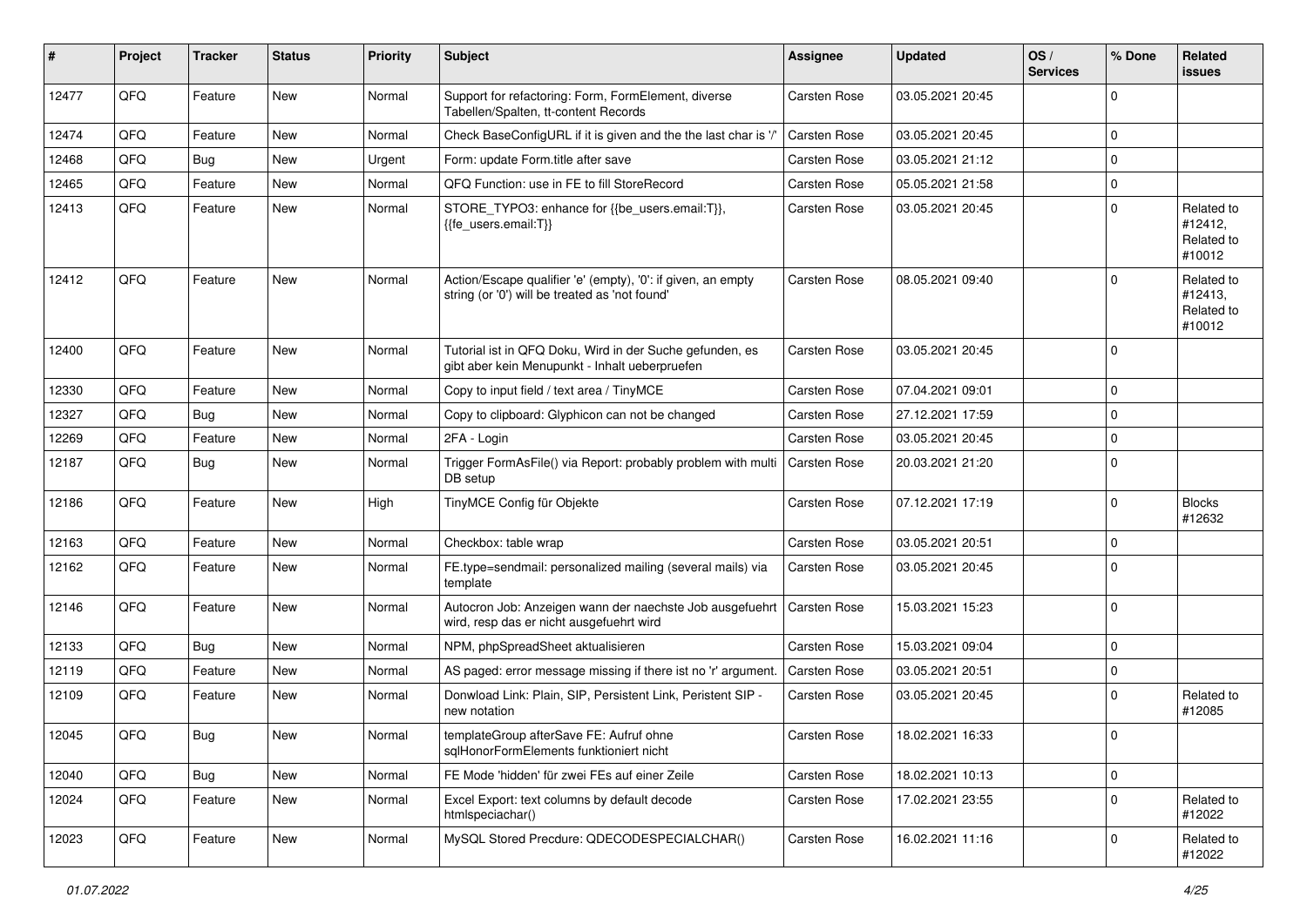| #     | Project | <b>Tracker</b> | <b>Status</b> | <b>Priority</b> | <b>Subject</b>                                                                                       | <b>Assignee</b>                                        | <b>Updated</b>   | OS/<br><b>Services</b> | % Done         | <b>Related</b><br><b>issues</b>               |                      |
|-------|---------|----------------|---------------|-----------------|------------------------------------------------------------------------------------------------------|--------------------------------------------------------|------------------|------------------------|----------------|-----------------------------------------------|----------------------|
| 11955 | QFQ     | Feature        | <b>New</b>    | Normal          | subrecord: new title option to set <th> attributes - e.g. to<br/>customize tablesorter options.</th> | attributes - e.g. to<br>customize tablesorter options. | Carsten Rose     | 03.05.2021 20:47       |                | $\Omega$                                      | Related to<br>#11775 |
| 11893 | QFQ     | Feature        | New           | High            | Broken SIP: a) only report one time, b) only report in main<br>column                                | Carsten Rose                                           | 12.05.2021 12:13 |                        | $\Omega$       | Related to<br>#12532,<br>Related to<br>#14187 |                      |
| 11775 | QFQ     | Feature        | <b>New</b>    | Normal          | Subrecord Tooltip pro Feld                                                                           | Carsten Rose                                           | 18.12.2020 15:22 |                        | $\Omega$       | Related to<br>#11955                          |                      |
| 11752 | QFQ     | Bug            | <b>New</b>    | Normal          | checkbox renders multiple input elements with same name                                              | Carsten Rose                                           | 17.12.2020 14:58 |                        | $\mathbf 0$    | Related to<br>#11750                          |                      |
| 11747 | QFQ     | Feature        | <b>New</b>    | Normal          | Maintenance Page with Redirect                                                                       | Carsten Rose                                           | 03.05.2021 20:47 |                        | $\mathbf{0}$   | Related to<br>#11741                          |                      |
| 11702 | QFQ     | Feature        | <b>New</b>    | Normal          | HTML Special Char makes no sense for 'allbut' if '&' is<br>forbidden                                 | Carsten Rose                                           | 07.12.2021 16:35 |                        | $\Omega$       | Related to<br>#5112,<br>Related to<br>#14320  |                      |
| 11695 | QFQ     | Bug            | <b>New</b>    | Normal          | MultiForm required FE Error                                                                          | Carsten Rose                                           | 04.12.2020 13:34 |                        | $\mathbf 0$    |                                               |                      |
| 11668 | QFQ     | Bug            | <b>New</b>    | Normal          | Play function.sql - problem with mysql                                                               | Carsten Rose                                           | 03.05.2021 20:48 |                        | $\mathbf 0$    |                                               |                      |
| 11667 | QFQ     | Bug            | <b>New</b>    | Normal          | MySQL mariadb-server-10.3: Incorrect datetime value                                                  | Carsten Rose                                           | 03.05.2021 20:48 |                        | $\mathbf{0}$   |                                               |                      |
| 11523 | QFQ     | Feature        | <b>New</b>    | Normal          | Mit dynamic Update erkennen, ob Upload gemacht wurde                                                 | Carsten Rose                                           | 13.11.2020 15:07 |                        | $\overline{0}$ | Related to<br>#9533                           |                      |
| 11516 | QFQ     | Feature        | New           | Normal          | Multi Page Form (Previous/Next Buttons)                                                              | Carsten Rose                                           | 16.03.2021 17:52 |                        | 0              |                                               |                      |
| 11504 | QFQ     | Feature        | New           | Normal          | Dynamic Update: Button text update for 'Save',' Close' &<br>'Delete'                                 | Carsten Rose                                           | 12.11.2020 23:44 |                        | $\overline{0}$ |                                               |                      |
| 11460 | QFQ     | Feature        | <b>New</b>    | Normal          | Easier creation of changelog: gitchangelog                                                           | Carsten Rose                                           | 12.06.2021 10:20 |                        | $\mathbf{0}$   | Related to<br>#13467                          |                      |
| 11239 | QFQ     | <b>Bug</b>     | <b>New</b>    | Normal          | Radiobutton (plain): horizontales Rendern abhängig vom<br>Datentyp in der Datenbank                  | Carsten Rose                                           | 30.09.2020 18:37 |                        | $\mathbf 0$    |                                               |                      |
| 11080 | QFQ     | Feature        | <b>New</b>    | Normal          | Send MQTT messages                                                                                   | Carsten Rose                                           | 29.08.2020 19:49 |                        | $\mathbf{0}$   |                                               |                      |
| 10996 | QFQ     | Feature        | <b>New</b>    | Normal          | Download video via sip: no seek                                                                      | Carsten Rose                                           | 12.08.2020 14:18 |                        | $\mathbf{0}$   |                                               |                      |
| 10979 | QFQ     | Feature        | <b>New</b>    | Normal          | Ajax Calls an API - dataReport                                                                       | Carsten Rose                                           | 11.05.2022 12:15 |                        | $\mathbf 0$    |                                               |                      |
| 10976 | QFQ     | Feature        | New           | Normal          | Excel Export Verbesserungen                                                                          | Carsten Rose                                           | 06.08.2020 10:56 |                        | $\pmb{0}$      |                                               |                      |
| 10937 | QFQ     | Bug            | <b>New</b>    | Normal          | Fehler mit abhängigen Select- Feldern beim Positionieren                                             | Carsten Rose                                           | 12.11.2020 23:45 |                        | $\mathsf 0$    |                                               |                      |
| 10819 | QFQ     | Feature        | New           | Normal          | Persistent SIP - second try                                                                          | Carsten Rose                                           | 29.06.2020 23:02 |                        | $\overline{0}$ | Related to<br>#6261                           |                      |
| 10714 | QFQ     | Feature        | New           | Normal          | multi Table Form                                                                                     | Carsten Rose                                           | 16.03.2021 18:44 |                        | $\mathbf 0$    |                                               |                      |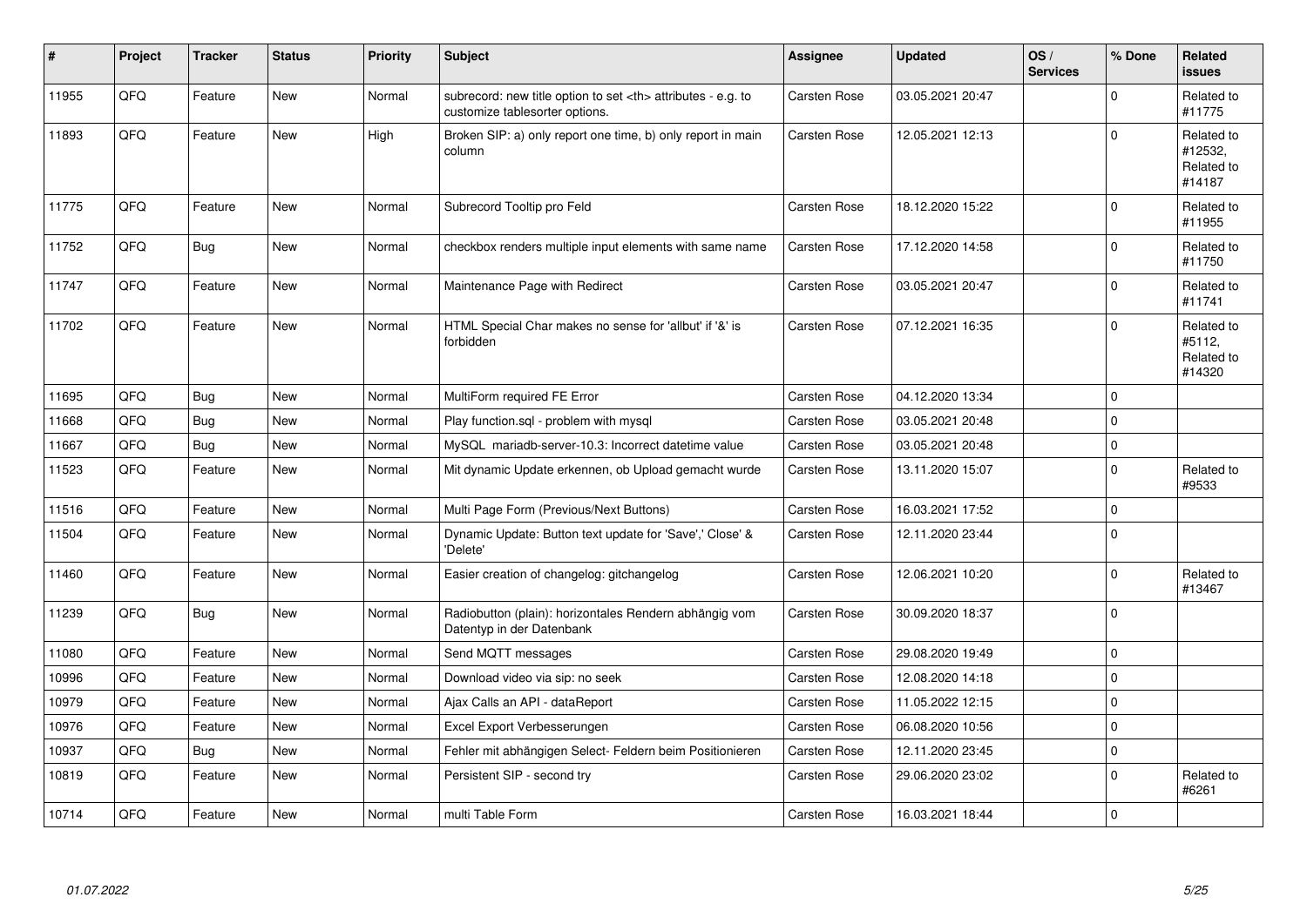| #     | Project | <b>Tracker</b> | <b>Status</b> | <b>Priority</b> | <b>Subject</b>                                                                                                                        | <b>Assignee</b>     | <b>Updated</b>   | OS/<br><b>Services</b> | % Done         | <b>Related</b><br>issues                                             |
|-------|---------|----------------|---------------|-----------------|---------------------------------------------------------------------------------------------------------------------------------------|---------------------|------------------|------------------------|----------------|----------------------------------------------------------------------|
| 10704 | QFQ     | <b>Bug</b>     | New           | Normal          | wkhtml problem rendering fullCalendar.js / fabric.js >><br>successor: puppeteer                                                       | Carsten Rose        | 12.11.2020 23:45 |                        | $\Omega$       | Related to<br>#5024,<br>Related to<br>#4650,<br>Related to<br>#10715 |
| 10658 | QFQ     | <b>Bug</b>     | <b>New</b>    | Normal          | processReadOnly broken                                                                                                                | <b>Carsten Rose</b> | 27.05.2020 17:55 |                        | $\mathbf 0$    |                                                                      |
| 10640 | QFQ     | Bug            | New           | High            | TypeAhead Tag: FE editierbar trotz readOnly                                                                                           | Carsten Rose        | 03.05.2021 21:12 |                        | $\mathbf 0$    | Related to<br>#7795                                                  |
| 10593 | QFQ     | Feature        | New           | Normal          | label2: text behind input element                                                                                                     | <b>Carsten Rose</b> | 16.05.2020 10:57 |                        | $\mathbf 0$    |                                                                      |
| 10588 | QFQ     | Bug            | New           | Normal          | typeahed Tag: Doku anpassen                                                                                                           | <b>Carsten Rose</b> | 12.11.2020 23:45 |                        | $\mathbf 0$    |                                                                      |
| 10508 | QFQ     | <b>Bug</b>     | <b>New</b>    | High            | Multi Form broken on Multi DB Instance                                                                                                | <b>Carsten Rose</b> | 03.05.2021 21:12 |                        | $\mathbf 0$    |                                                                      |
| 10506 | QFQ     | <b>Bug</b>     | New           | High            | Template Group broken on MultiDB instance                                                                                             | Carsten Rose        | 03.05.2021 21:12 |                        | $\mathbf 0$    | Related to<br>#10505                                                 |
| 10322 | QFQ     | <b>Bug</b>     | New           | Normal          | FormElement / Radio: missing column 'enum' >> FE not<br>reported                                                                      | <b>Carsten Rose</b> | 07.05.2020 09:37 |                        | $\mathbf 0$    |                                                                      |
| 10119 | QFQ     | Feature        | New           | Normal          | Dropdown (selectlist) & TypeAhead: format and catagorize<br>list                                                                      | <b>Carsten Rose</b> | 07.05.2020 09:36 |                        | $\mathbf 0$    |                                                                      |
| 10115 | QFQ     | Feature        | New           | Normal          | TypeAhead: static list                                                                                                                | <b>Carsten Rose</b> | 26.02.2020 16:42 |                        | 100            |                                                                      |
| 10082 | QFQ     | Bug            | New           | Normal          | FE.type=SELECT - 'sanatize' Class                                                                                                     | <b>Carsten Rose</b> | 07.05.2020 09:36 |                        | $\Omega$       | Related to<br>#10081                                                 |
| 10081 | QFQ     | Bug            | <b>New</b>    | High            | Stale record lock after 'forbidden' character                                                                                         | <b>Carsten Rose</b> | 03.05.2021 21:12 |                        | $\Omega$       | Related to<br>#10082,<br>Related to<br>#9789                         |
| 10080 | QFQ     | Feature        | New           | Normal          | Popup on 'save' / 'close': configure dialog (answer<br>yes/no/cancle/)                                                                | <b>Carsten Rose</b> | 28.03.2021 20:52 |                        | $\Omega$       | Is duplicate<br>of #12262                                            |
| 10014 | QFQ     | Feature        | New           | Normal          | Manual.rst: describe behaviour and process order of<br>fillStoreVar, slaveId, sqlBefore,                                              | Carsten Rose        | 01.02.2020 22:31 |                        | $\mathbf 0$    |                                                                      |
| 9983  | QFQ     | Feature        | New           | Normal          | Report Notation: new keyword 'range'                                                                                                  | <b>Carsten Rose</b> | 01.02.2020 15:55 |                        | $\mathbf 0$    |                                                                      |
| 9927  | QFQ     | Feature        | New           | Normal          | QFQ Update: a) Update nur machen wenn BE User<br>eingeloggt ist., b) Bei Fehler genaue Meldung welcher<br>Updateschritt Probleme hat. | Carsten Rose        | 22.01.2020 12:59 |                        | $\mathbf 0$    |                                                                      |
| 9811  | QFQ     | Feature        | New           | Normal          | Report: tag every n'th row                                                                                                            | Carsten Rose        | 01.02.2020 23:22 |                        | $\overline{0}$ |                                                                      |
| 9783  | QFQ     | <b>Bug</b>     | New           | Normal          | Email with special characters                                                                                                         | Carsten Rose        | 01.02.2020 23:22 |                        | 0              |                                                                      |
| 9781  | QFQ     | Feature        | New           | Normal          | Button: CSS class to make buttons smaller                                                                                             | Carsten Rose        | 01.02.2020 23:22 |                        | $\mathbf 0$    |                                                                      |
| 9777  | QFQ     | Feature        | New           | Normal          | Logging QFQ Variables                                                                                                                 | Carsten Rose        | 16.12.2019 17:17 |                        | $\mathbf 0$    |                                                                      |
| 9773  | QFQ     | Bug            | New           | Normal          | form.parameter.formModeGlobal=requiredOff                                                                                             | Carsten Rose        | 01.02.2020 15:56 |                        | $\pmb{0}$      |                                                                      |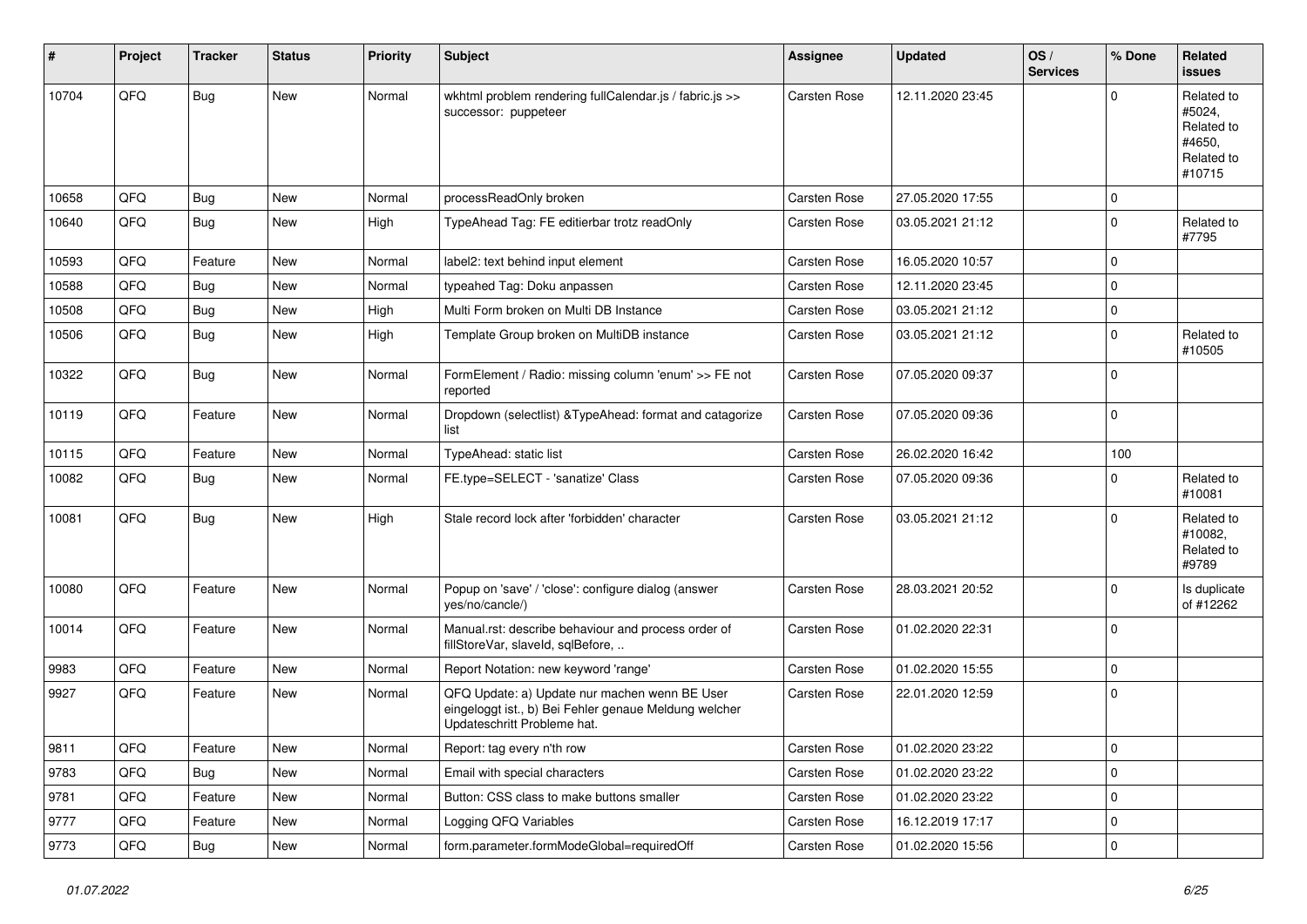| #    | Project | <b>Tracker</b> | <b>Status</b> | <b>Priority</b> | <b>Subject</b>                                                                  | <b>Assignee</b> | <b>Updated</b>   | OS/<br><b>Services</b> | % Done      | <b>Related</b><br>issues                                             |
|------|---------|----------------|---------------|-----------------|---------------------------------------------------------------------------------|-----------------|------------------|------------------------|-------------|----------------------------------------------------------------------|
| 9707 | QFQ     | Feature        | <b>New</b>    | Normal          | SIP security: encode pageId and check pageId on decode                          | Carsten Rose    | 01.02.2020 23:22 |                        | $\mathbf 0$ |                                                                      |
| 9706 | QFQ     | Feature        | <b>New</b>    | Normal          | Multi File Upload (hidden template group)                                       | Carsten Rose    | 01.02.2020 23:22 |                        | $\mathbf 0$ | Related to<br>#7521,<br>Related to<br>#5562.<br>Related to<br>#13330 |
| 9602 | QFQ     | Feature        | <b>New</b>    | Normal          | Form definition as JSON                                                         | Carsten Rose    | 01.02.2020 23:21 |                        | $\mathbf 0$ | Related to<br>#9600                                                  |
| 9537 | QFQ     | Feature        | New           | Normal          | FormEditor: Edit fieldset in FrontEnd                                           | Carsten Rose    | 01.02.2020 23:22 |                        | 0           |                                                                      |
| 9533 | QFQ     | Bug            | <b>New</b>    | Normal          | FE.type=upload: Check in 'beforeSave' if upload is given                        | Carsten Rose    | 01.02.2020 23:22 |                        | $\mathbf 0$ | Related to<br>#11523                                                 |
| 9531 | QFQ     | <b>Bug</b>     | New           | High            | FE File: Dynamic Update / modeSql / required detected even<br>it not set        | Carsten Rose    | 11.06.2021 20:32 |                        | $\mathbf 0$ | Related to<br>#12398                                                 |
| 9352 | QFQ     | Feature        | New           | Normal          | FE 'Native' fire slaveld, sqlAfter, sqlIns                                      | Carsten Rose    | 01.02.2020 23:22 |                        | 0           |                                                                      |
| 9348 | QFQ     | Feature        | New           | Normal          | defaultThumbnailSize: pre render thumbnails                                     | Carsten Rose    | 12.06.2021 09:05 |                        | 0           |                                                                      |
| 9347 | QFQ     | Bug            | <b>New</b>    | High            | FE.type=upload with dynamic show/hidden: required not<br>detected               | Carsten Rose    | 12.06.2021 10:40 |                        | $\mathbf 0$ | Related to<br>#5305.<br>Related to<br>#12398                         |
| 9317 | QFQ     | <b>Bug</b>     | New           | Normal          | FE.type=note: with dynamic show/hidden an empty label<br>causes trouble         | Carsten Rose    | 01.02.2020 23:22 |                        | $\mathbf 0$ |                                                                      |
| 9275 | QFQ     | <b>Bug</b>     | <b>New</b>    | Normal          | autcron: t3 page, which takes to long to respond, is not<br>reported properly   | Carsten Rose    | 01.02.2020 23:22 |                        | 100         |                                                                      |
| 9221 | QFQ     | Feature        | New           | Normal          | typeAhead: Zeichenlimite ausschalten                                            | Carsten Rose    | 29.06.2022 22:36 |                        | $\mathbf 0$ |                                                                      |
| 9208 | QFQ     | Feature        | <b>New</b>    | Normal          | Manage 'recent' records                                                         | Carsten Rose    | 01.02.2020 23:22 |                        | 0           |                                                                      |
| 9177 | QFQ     | Bug            | <b>New</b>    | Normal          | Bug? QFQ tries to save an action FE, which has real<br>existing column name     | Carsten Rose    | 01.02.2020 23:22 |                        | $\mathbf 0$ |                                                                      |
| 9136 | QFQ     | Feature        | <b>New</b>    | Normal          | Create ZIP files with dynamic PDFs                                              | Carsten Rose    | 01.02.2020 23:22 |                        | 0           |                                                                      |
| 9129 | QFQ     | Feature        | New           | Normal          | sqlValidate: Message as notification, not as error                              | Carsten Rose    | 01.02.2020 23:22 |                        | $\mathbf 0$ | Related to<br>#9128                                                  |
| 9128 | QFQ     | Feature        | New           | Normal          | Error Message: not replaced variables- a) replace back to<br>'{{', b) underline | Carsten Rose    | 01.02.2020 23:22 |                        | $\mathbf 0$ | Related to<br>#9129                                                  |
| 9127 | QFQ     | <b>Bug</b>     | New           | Normal          | Error Message: change 'roll over' color - text not readable                     | Carsten Rose    | 01.02.2020 23:22 |                        | $\mathbf 0$ |                                                                      |
| 9077 | QFQ     | <b>Bug</b>     | New           | Normal          | typeAheadSql: report broken SQL                                                 | Carsten Rose    | 29.06.2022 22:35 |                        | $\mathsf 0$ | Related to<br>#4018                                                  |
| 9013 | QFQ     | <b>Bug</b>     | New           | Normal          | Error in Twig template not handled                                              | Carsten Rose    | 20.10.2021 13:43 |                        | $\mathbf 0$ |                                                                      |
| 8975 | QFQ     | Feature        | New           | Normal          | Report Notation: 2.0                                                            | Carsten Rose    | 01.02.2020 23:22 |                        | 0           | Related to<br>#8963                                                  |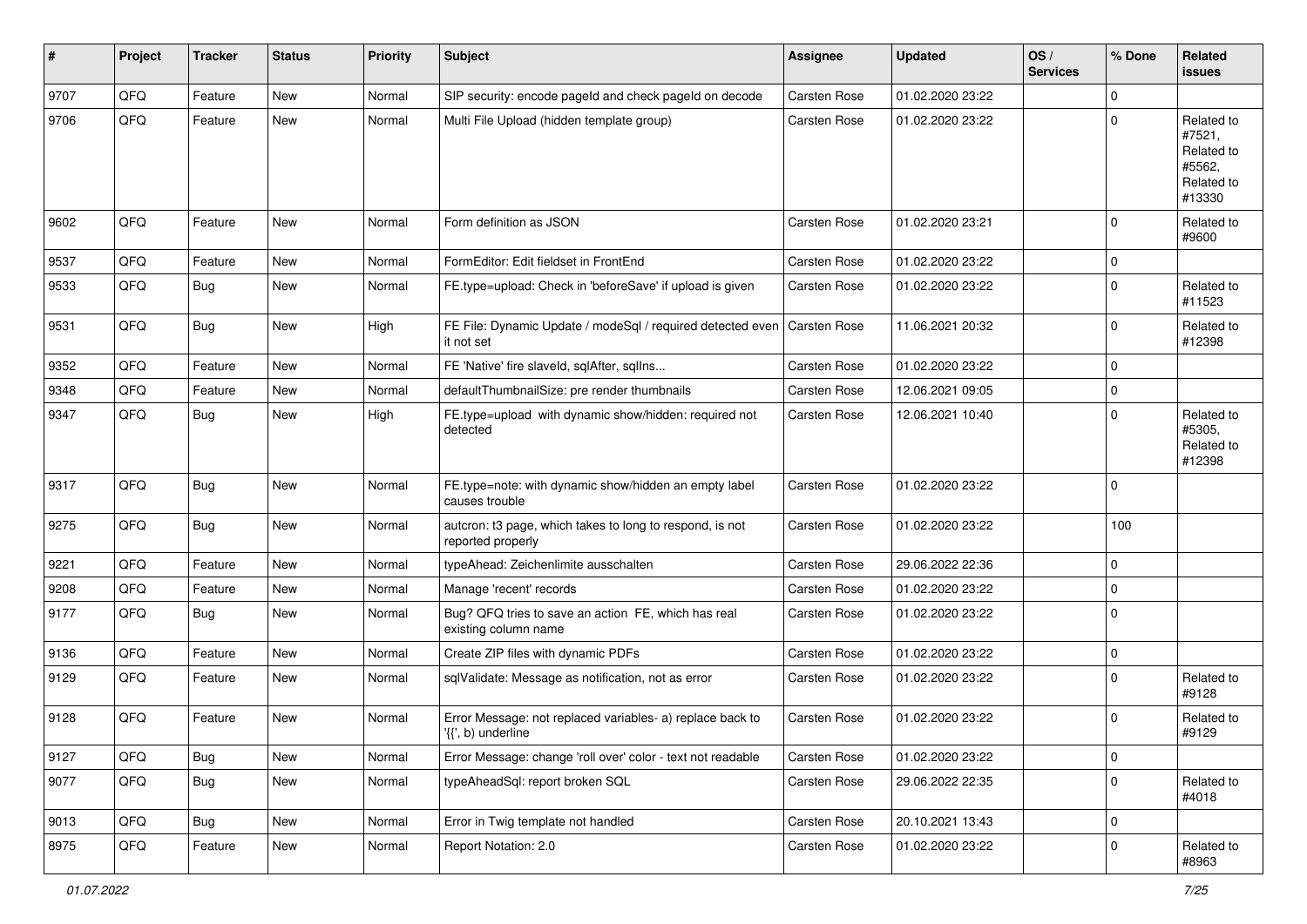| ∦    | Project | <b>Tracker</b> | <b>Status</b> | <b>Priority</b> | <b>Subject</b>                                                                                         | <b>Assignee</b> | <b>Updated</b>   | OS/<br><b>Services</b> | % Done      | <b>Related</b><br>issues |
|------|---------|----------------|---------------|-----------------|--------------------------------------------------------------------------------------------------------|-----------------|------------------|------------------------|-------------|--------------------------|
| 8962 | QFQ     | Feature        | <b>New</b>    | High            | allow for form fields with identical names                                                             | Carsten Rose    | 03.05.2021 21:14 |                        | 0           |                          |
| 8806 | QFQ     | Feature        | <b>New</b>    | Normal          | <b>SQL Function nl2br</b>                                                                              | Carsten Rose    | 01.02.2020 23:22 |                        | 0           |                          |
| 8719 | QFQ     | Feature        | New           | Normal          | extraButtonLock: add support for 0/1                                                                   | Carsten Rose    | 01.02.2020 23:22 |                        | $\mathbf 0$ |                          |
| 8702 | QFQ     | Feature        | <b>New</b>    | Normal          | Load Record which is locked: missing user info                                                         | Carsten Rose    | 11.12.2019 16:16 |                        | $\mathbf 0$ | Related to<br>#9789      |
| 8668 | QFQ     | Bug            | <b>New</b>    | High            | Pill disabled: dyamic mode 'hidden' not respected - FE is still<br>required                            | Carsten Rose    | 03.05.2021 21:14 |                        | $\mathbf 0$ |                          |
| 8431 | QFQ     | Bug            | <b>New</b>    | High            | autocron.php with wrong path                                                                           | Carsten Rose    | 03.05.2021 21:14 |                        | 0           |                          |
| 8336 | QFQ     | Feature        | <b>New</b>    | Normal          | Form > modified > Close New: a) Optional disable popup, b)<br>custom text, c) mode on save: close stay | Carsten Rose    | 01.02.2020 23:22 |                        | 0           | Related to<br>#8335      |
| 8217 | QFQ     | Feature        | New           | Normal          | if-elseif-else construct                                                                               | Carsten Rose    | 16.03.2021 18:41 |                        | 0           | Related to<br>#10716     |
| 8187 | QFQ     | Feature        | New           | Normal          | Subrecord: enable/hide new button - make new/edit/delete<br>customizeable.                             | Carsten Rose    | 06.03.2021 18:44 |                        | 0           | Related to<br>#11326     |
| 8089 | QFQ     | Feature        | <b>New</b>    | Normal          | Copy/Paste for FormElements                                                                            | Carsten Rose    | 01.02.2020 23:22 |                        | 0           |                          |
| 8083 | QFQ     | Bug            | New           | High            | FormEditor: primary table list does not respect<br>'indexDb={{indexData:Y}}'                           | Carsten Rose    | 03.05.2021 21:14 |                        | $\mathbf 0$ | Has duplicate<br>#6678   |
| 8049 | QFQ     | Bug            | New           | Normal          | FE.type=note, column 'value': text moves some pixel to top<br>after save                               | Carsten Rose    | 01.02.2020 23:22 |                        | $\mathbf 0$ |                          |
| 7924 | QFQ     | Feature        | <b>New</b>    | Normal          | Radio/Checkbox with Tooltip                                                                            | Carsten Rose    | 01.02.2020 23:22 |                        | $\mathbf 0$ |                          |
| 7920 | QFQ     | Feature        | New           | Normal          | FE: Syntax Highlight, Zeinlenumbruch                                                                   | Carsten Rose    | 01.02.2020 10:03 |                        | 0           |                          |
| 7899 | QFQ     | Bug            | New           | High            | Fe.type=password / retype / required: always complain<br>about missing value                           | Carsten Rose    | 03.05.2021 21:14 |                        | $\Omega$    |                          |
| 7890 | QFQ     | Bug            | New           | Normal          | FormElement 'required': extraButtonInfo not aligned                                                    | Carsten Rose    | 11.06.2021 21:17 |                        | 0           | Related to<br>#11517     |
| 7850 | QFQ     | Feature        | New           | High            | Upload records: non 'pathFileName' column                                                              | Carsten Rose    | 03.05.2021 21:14 |                        | 0           |                          |
| 7812 | QFQ     | Feature        | New           | Normal          | FE 'Subrecord' - new option 'subrecordShowFilter',<br>'subrecordPaging'                                | Carsten Rose    | 01.02.2020 23:22 |                        | 0           |                          |
| 7795 | QFQ     | Bug            | <b>New</b>    | Normal          | Readonly Form: Typeahead-Felder                                                                        | Carsten Rose    | 01.02.2020 23:22 |                        | $\mathbf 0$ | Related to<br>#10640     |
| 7685 | QFQ     | <b>Bug</b>     | <b>New</b>    | Normal          | Open FormElement from QFQ error message and save<br>modified record: error about missing {{formId:F}}  | Carsten Rose    | 01.02.2020 23:22 |                        | $\mathbf 0$ |                          |
| 7683 | QFQ     | Feature        | New           | Normal          | Special column names in '{{ SELECT  AS _link }}' should<br>be detected                                 | Carsten Rose    | 01.02.2020 23:21 |                        | 0           |                          |
| 7681 | QFQ     | Feature        | New           | Normal          | Optional switch off 'check for modified record'                                                        | Carsten Rose    | 01.02.2020 23:21 |                        | 0           |                          |
| 7660 | QFQ     | Feature        | New           | Normal          | IMAP: import mails to DB, move / delete mails                                                          | Carsten Rose    | 01.02.2020 09:52 |                        | 0           |                          |
| 7650 | QFQ     | Bug            | New           | High            | Optional do not show 'required' sign on FormElement                                                    | Carsten Rose    | 03.05.2021 21:14 |                        | 0           |                          |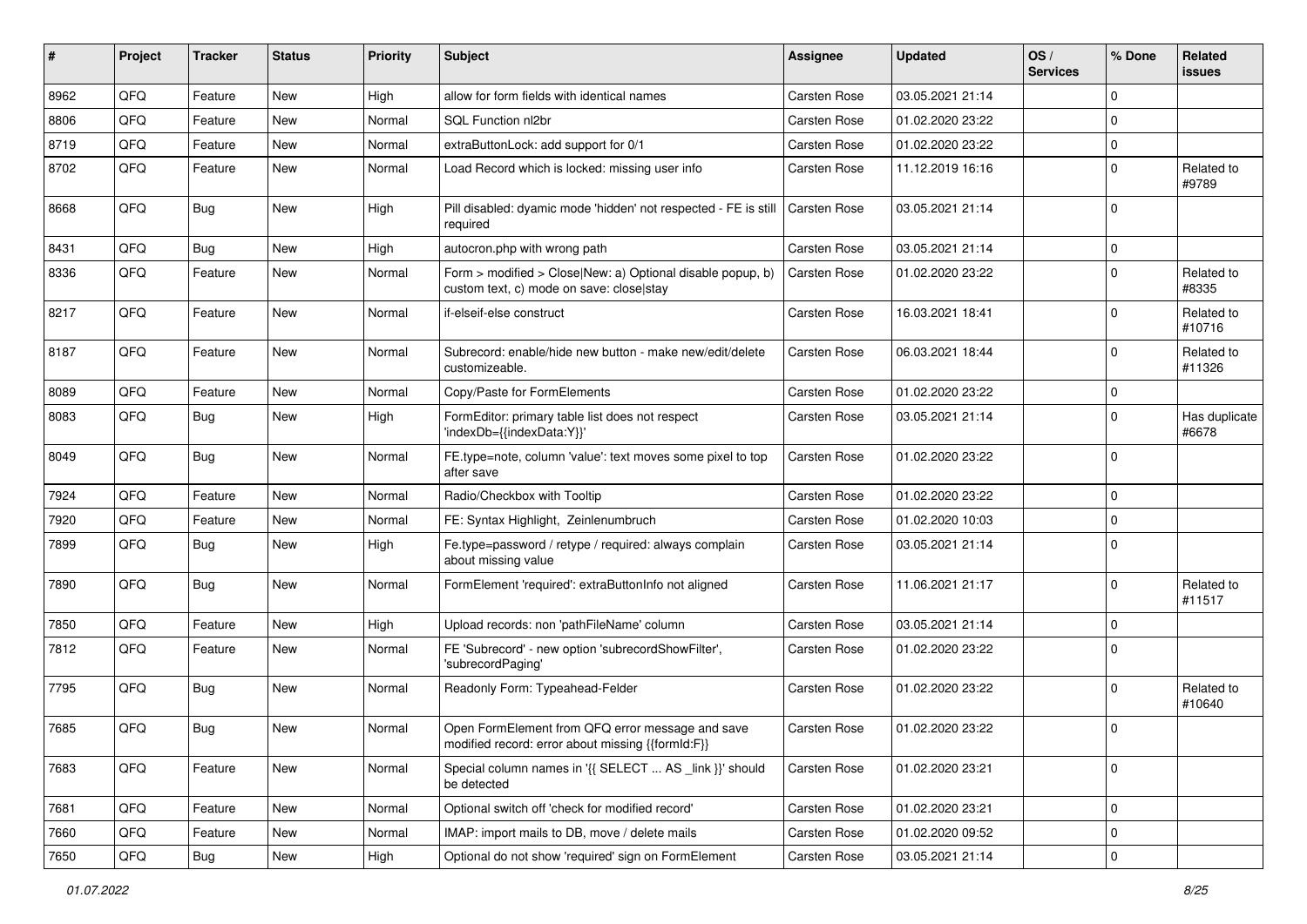| $\sharp$ | Project | <b>Tracker</b> | <b>Status</b> | <b>Priority</b> | <b>Subject</b>                                                                                                             | <b>Assignee</b>     | <b>Updated</b>   | OS/<br><b>Services</b> | % Done      | Related<br>issues      |
|----------|---------|----------------|---------------|-----------------|----------------------------------------------------------------------------------------------------------------------------|---------------------|------------------|------------------------|-------------|------------------------|
| 7574     | QFQ     | <b>Bug</b>     | New           | Normal          | Substitute error: form element not reported / dont parse<br>Form.note                                                      | Carsten Rose        | 01.02.2020 23:21 |                        | $\Omega$    |                        |
| 7547     | QFQ     | Bug            | <b>New</b>    | Normal          | Error Message in afterSave: wrong parameter column<br>reported                                                             | Carsten Rose        | 01.02.2020 23:22 |                        | $\mathbf 0$ |                        |
| 7524     | QFQ     | <b>Bug</b>     | <b>New</b>    | Normal          | QFQ throws a 'General Error' if 'fileadmin/protected/log/' is<br>not writeable                                             | Carsten Rose        | 01.02.2020 23:22 |                        | $\Omega$    |                        |
| 7521     | QFQ     | Feature        | New           | Normal          | TemplateGroup: fe.type=upload                                                                                              | <b>Carsten Rose</b> | 01.02.2020 23:21 |                        | $\Omega$    | Related to<br>#9706    |
| 7520     | QFQ     | Feature        | New           | Normal          | QR Code:  AS _qr ( AS _link)                                                                                               | <b>Carsten Rose</b> | 01.02.2020 23:22 |                        | $\Omega$    |                        |
| 7519     | QFQ     | Feature        | <b>New</b>    | Normal          | Select: Multi                                                                                                              | Carsten Rose        | 01.02.2020 23:22 |                        | $\Omega$    |                        |
| 7513     | QFQ     | <b>Bug</b>     | <b>New</b>    | Normal          | Radios not correct aligned                                                                                                 | <b>Carsten Rose</b> | 01.02.2020 23:22 |                        | $\Omega$    |                        |
| 7512     | QFQ     | <b>Bug</b>     | New           | Normal          | FE: inputType=number >> 'pattern' is not respected                                                                         | <b>Carsten Rose</b> | 01.02.2020 23:22 |                        | $\Omega$    |                        |
| 7481     | QFQ     | Feature        | New           | Normal          | Detect 'BaseUrl' automatically                                                                                             | <b>Carsten Rose</b> | 01.02.2020 23:21 |                        | $\Omega$    |                        |
| 7480     | QFQ     | Feature        | <b>New</b>    | Normal          | Record History (Undo / Redo)                                                                                               | <b>Carsten Rose</b> | 11.12.2019 16:16 |                        | $\Omega$    | Related to<br>#2361    |
| 7342     | QFQ     | Feature        | <b>New</b>    | Normal          | add content = hide_this                                                                                                    | <b>Carsten Rose</b> | 01.02.2020 23:21 |                        | $\Omega$    |                        |
| 7280     | QFQ     | Feature        | <b>New</b>    | Normal          | recently used table                                                                                                        | <b>Carsten Rose</b> | 01.02.2020 23:21 |                        | $\Omega$    |                        |
| 7261     | QFQ     | Bug            | <b>New</b>    | Normal          | Report pathFilename for user without path, only the filename                                                               | <b>Carsten Rose</b> | 01.02.2020 23:21 |                        | $\mathbf 0$ |                        |
| 7239     | QFQ     | Feature        | New           | Normal          | TinyMCE: html tag whitelist                                                                                                | Carsten Rose        | 01.02.2020 23:21 |                        | $\Omega$    | Related to<br>#14320   |
| 7219     | QFQ     | Bug            | New           | Normal          | typeSheadSql / typeAheadSqlPrefetch: change to curly<br>braces                                                             | Carsten Rose        | 01.02.2020 23:21 |                        | $\Omega$    |                        |
| 7175     | QFQ     | Feature        | New           | Normal          | Upload: md5 hash as filename                                                                                               | Carsten Rose        | 01.02.2020 23:21 |                        | $\mathbf 0$ |                        |
| 7119     | QFQ     | Feature        | <b>New</b>    | Normal          | Upload: scaleDownWidth, scaleDownHeight                                                                                    | Carsten Rose        | 01.02.2020 23:21 |                        | $\Omega$    |                        |
| 7109     | QFQ     | Feature        | <b>New</b>    | Normal          | Dynamic Updates: row/element hide                                                                                          | <b>Carsten Rose</b> | 01.02.2020 23:22 |                        | $\Omega$    | Has duplicate<br>#4081 |
| 7102     | QFQ     | Feature        | <b>New</b>    | Normal          | Comment sign in report: '#' and '--'                                                                                       | Carsten Rose        | 01.02.2020 23:21 |                        | $\Omega$    |                        |
| 7099     | QFQ     | Feature        | <b>New</b>    | Normal          | Redesign FormEditor                                                                                                        | Carsten Rose        | 01.02.2020 23:21 |                        | $\Omega$    |                        |
| 7014     | QFQ     | <b>Bug</b>     | <b>New</b>    | Normal          | Sending invalid emails succeeds when<br>debug.redirectAllMailTo is set                                                     | <b>Carsten Rose</b> | 01.02.2020 23:21 |                        | $\Omega$    |                        |
| 7002     | QFQ     | Bug            | New           | Normal          | Dynamic Update: row does not disappear / appear                                                                            | Carsten Rose        | 01.02.2020 23:22 |                        | 0           |                        |
| 6912     | QFQ     | Bug            | New           | Normal          | error Message Var 'deadline' already set in SIP - in Form<br>with FE.value={{deadline:R:::{{deadlinePeriod:Y}}}}           | Carsten Rose        | 01.02.2020 23:21 |                        | $\Omega$    |                        |
| 6855     | QFQ     | Feature        | New           | Normal          | With {{feUser:U}}!={{feUser:T}}: Save / Delete: only possible<br>with {{feUserSave:U}}='yes' and '{{feUserDelete:U}}='yes' | Carsten Rose        | 01.02.2020 23:21 |                        | 0           |                        |
| 6765     | QFQ     | Feature        | New           | Normal          | Moeglichkeit via QFQ eigene Logs zu schreiben                                                                              | Carsten Rose        | 01.02.2020 23:21 |                        | $\pmb{0}$   |                        |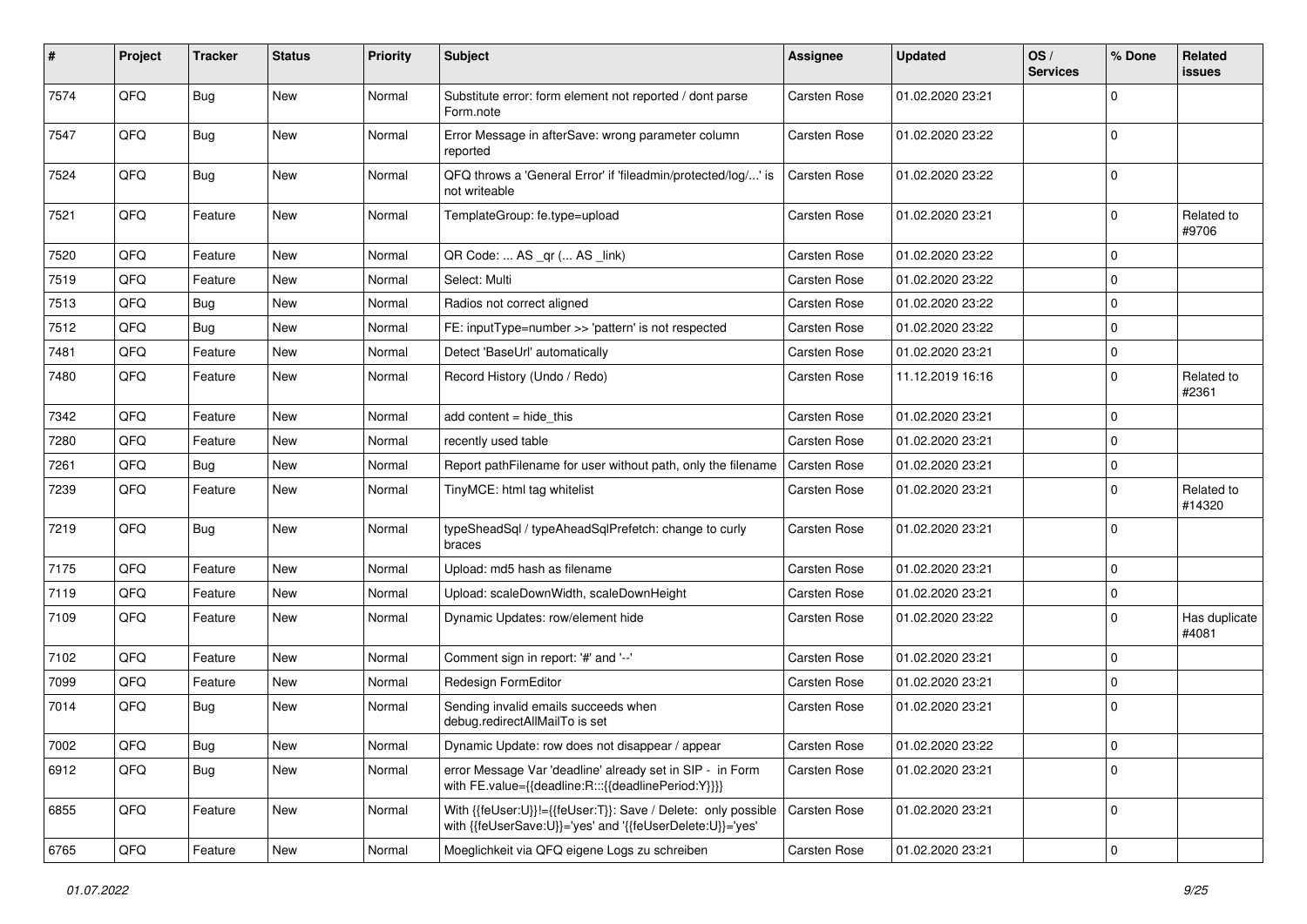| #    | Project | <b>Tracker</b> | <b>Status</b> | <b>Priority</b> | <b>Subject</b>                                                                                        | Assignee            | <b>Updated</b>   | OS/<br><b>Services</b> | % Done      | <b>Related</b><br>issues                    |
|------|---------|----------------|---------------|-----------------|-------------------------------------------------------------------------------------------------------|---------------------|------------------|------------------------|-------------|---------------------------------------------|
| 6723 | QFQ     | Feature        | New           | Normal          | Report QFQ Installation and Version                                                                   | Carsten Rose        | 12.06.2021 09:07 |                        | $\mathbf 0$ |                                             |
| 6677 | QFQ     | Bug            | New           | Normal          | Error message FE Action Element: no/wrong FE reference<br>who cause the problem.                      | Carsten Rose        | 01.02.2020 23:21 |                        | $\mathbf 0$ |                                             |
| 6609 | QFQ     | Feature        | <b>New</b>    | Normal          | Formlet: JSON API erweitern                                                                           | Carsten Rose        | 01.02.2020 23:21 |                        | 50          |                                             |
| 6602 | QFQ     | Feature        | New           | Normal          | Formlet: in Report auf Mausklick ein mini-form oeffnen                                                | Carsten Rose        | 11.12.2019 16:16 |                        | $\mathbf 0$ |                                             |
| 6594 | QFQ     | Feature        | <b>New</b>    | Normal          | Excel: on download, check if there is a valid sip                                                     | Carsten Rose        | 01.02.2020 23:21 |                        | $\mathbf 0$ |                                             |
| 6483 | QFQ     | Bug            | <b>New</b>    | Normal          | R Store funktioniert nicht bei 'Report Notation' im FE                                                | Carsten Rose        | 01.02.2020 23:21 |                        | $\mathbf 0$ |                                             |
| 6462 | QFQ     | Bug            | New           | Normal          | File Upload: Nutzlose Fehlermeldung wenn Datei zu gross                                               | Carsten Rose        | 01.02.2020 23:21 |                        | $\mathbf 0$ | Related to<br>#6139                         |
| 6437 | QFQ     | Feature        | New           | Normal          | Neuer Mode Button bei FormElementen                                                                   | Carsten Rose        | 01.02.2020 23:21 |                        | $\mathbf 0$ | Related to<br>#9668.<br>Blocked by<br>#9678 |
| 6292 | QFQ     | Feature        | New           | Normal          | Download: File speichern mit Hash aber original Filename in<br>der Datenbank vermerken fuer Downloads | <b>Carsten Rose</b> | 01.02.2020 23:21 |                        | $\Omega$    |                                             |
| 6289 | QFQ     | Feature        | New           | Normal          | Form: Log                                                                                             | Carsten Rose        | 01.02.2020 23:21 |                        | 0           |                                             |
| 6261 | QFQ     | Feature        | New           | Normal          | <b>Persistent SIP</b>                                                                                 | Carsten Rose        | 12.06.2021 09:07 |                        | $\mathbf 0$ | Related to<br>#10819                        |
| 5782 | QFQ     | Feature        | New           | Normal          | NextCloud API                                                                                         | Carsten Rose        | 01.02.2020 10:02 |                        | 0           |                                             |
| 5715 | QFQ     | Feature        | New           | High            | PDF Caching                                                                                           | Carsten Rose        | 03.05.2021 21:14 |                        | $\mathbf 0$ | Related to<br>#5851,<br>Related to<br>#6357 |
| 5576 | QFQ     | Bug            | New           | Normal          | Using MySQL 'DROP' requires privilege - wich is not really<br>necessary.                              | Carsten Rose        | 01.02.2020 23:21 |                        | $\mathbf 0$ |                                             |
| 5559 | QFQ     | <b>Bug</b>     | New           | Normal          | FE.type = Upload: 'accept' might contain variables                                                    | Carsten Rose        | 11.05.2020 21:23 |                        | $\mathbf 0$ |                                             |
| 5459 | QFQ     | Bug            | New           | High            | Multi DB: spread system tables between 'QFQ' and<br>'Data'-DB                                         | Carsten Rose        | 03.05.2021 21:14 |                        | $\mathbf 0$ | Related to<br>#4720                         |
| 5345 | QFQ     | Feature        | New           | Normal          | Report: UPDATE / INSERT / DELETE statements should<br>trigger subqueries, depending on the result.    | Carsten Rose        | 27.05.2020 16:11 |                        | $\mathbf 0$ |                                             |
| 5305 | QFQ     | Bug            | New           | Normal          | Upload FormElement: nicht disabled by readonly Form                                                   | Carsten Rose        | 16.06.2021 13:43 |                        | $\mathbf 0$ | Related to<br>#9347,<br>Related to<br>#9834 |
| 5221 | QFQ     | <b>Bug</b>     | New           | High            | Download Dialog: Bleibt stehen in FF wenn Datei<br>automatisch gespeichert wird.                      | Carsten Rose        | 03.05.2021 21:14 |                        | 0           |                                             |
| 5131 | QFQ     | Feature        | New           | Normal          | Activate Spin Gear ('wait/busy' indicator) via LINK attribute                                         | Carsten Rose        | 01.02.2020 23:21 |                        | 0           |                                             |
| 4756 | QFQ     | <b>Bug</b>     | New           | Normal          | Form dirty even nothing changes                                                                       | Carsten Rose        | 11.12.2019 16:16 |                        | $\pmb{0}$   |                                             |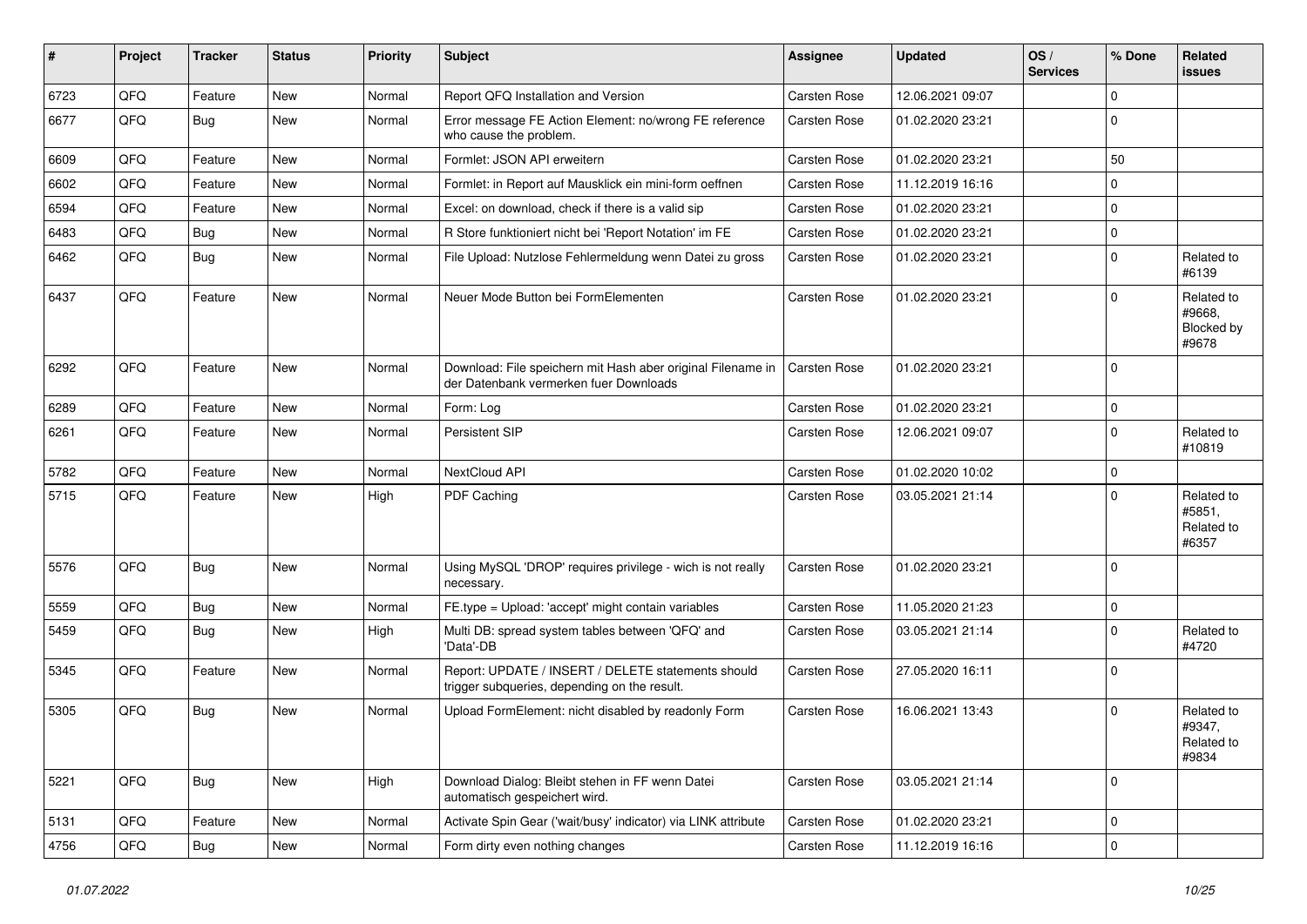| #     | Project | <b>Tracker</b> | <b>Status</b> | <b>Priority</b> | Subject                                                                                                | <b>Assignee</b> | <b>Updated</b>   | OS/<br><b>Services</b> | % Done         | Related<br><b>issues</b>                     |
|-------|---------|----------------|---------------|-----------------|--------------------------------------------------------------------------------------------------------|-----------------|------------------|------------------------|----------------|----------------------------------------------|
| 4413  | QFQ     | Feature        | <b>New</b>    | Normal          | fieldset: show/hidden, modeSql, dynamicUpdate                                                          | Carsten Rose    | 09.02.2022 15:19 |                        | 0              |                                              |
| 4250  | QFQ     | Feature        | New           | Normal          | AutoCron in QFQ via PHP                                                                                | Carsten Rose    | 01.02.2020 23:21 |                        | 0              | Related to<br>#3292,<br>Related to<br>#3291  |
| 4082  | QFQ     | Feature        | <b>New</b>    | Normal          | Dynamic Update: modeSql - useful default                                                               | Carsten Rose    | 01.02.2020 23:22 |                        | 0              |                                              |
| 4050  | QFQ     | Feature        | New           | Normal          | sql.log: 1) FormElement ID which causes a specific action,<br>2) Result in the same row.               | Carsten Rose    | 15.04.2020 11:35 |                        | 0              | Related to<br>#5458                          |
| 4023  | QFQ     | Feature        | New           | Normal          | prepared statements - FE action: salveld, sqllnsert,<br>sqlUpdate, sqlDelete, sqlBefore, sqlAfter      | Carsten Rose    | 11.12.2019 16:15 |                        | 0              |                                              |
| 4018  | QFQ     | Feature        | <b>New</b>    | Normal          | typeahead: long query parameter / answer triggers 'Attack<br>detected' and purges current SIP storage. | Carsten Rose    | 29.06.2022 22:46 |                        | $\Omega$       | Related to<br>#9077                          |
| 3727  | QFQ     | Feature        | New           | High            | Security: Session Hijacking erschweren                                                                 | Carsten Rose    | 03.05.2021 21:14 |                        | 0              |                                              |
| 3547  | QFQ     | Bug            | New           | Normal          | FE of type 'note' causes writing of empty fields.                                                      | Carsten Rose    | 01.02.2020 23:21 |                        | 0              |                                              |
| 3504  | QFQ     | Feature        | New           | Normal          | Logging: welche Action FEs werden wann wie ausgefuehrt                                                 | Carsten Rose    | 01.02.2020 23:21 |                        | $\Omega$       | Related to<br>#5458.<br>Related to<br>#4092  |
| 3432  | QFQ     | Feature        | <b>New</b>    | Normal          | subrecord: dynamicUpdate                                                                               | Carsten Rose    | 11.06.2020 21:10 |                        | 0              | Related to<br>#5691                          |
| 2361  | QFQ     | Feature        | New           | Normal          | Logging wer/wann/wo welches Formular aufgerufen hat                                                    | Carsten Rose    | 11.12.2019 16:15 |                        | 0              | Related to<br>#4432,<br>Related to<br>#7480  |
| 14455 | QFQ     | Support        | <b>New</b>    | Normal          | TinyMCE: Activate save button after upload picture over<br>drag&drop                                   | Enis Nuredini   | 01.07.2022 08:37 |                        | $\Omega$       |                                              |
| 14395 | QFQ     | Support        | New           | Normal          | FormEditor: Virtual table columns                                                                      | Enis Nuredini   | 21.06.2022 16:09 |                        | 0              |                                              |
| 14377 | QFQ     | Bug            | New           | Normal          | Documentation > General Tips: white page after migration                                               | Enis Nuredini   | 19.06.2022 16:37 |                        | 0              |                                              |
| 14376 | QFQ     | Feature        | <b>New</b>    | Normal          | QFQ Bootstrap: if missing, create stored procedures                                                    | Enis Nuredini   | 19.06.2022 16:37 |                        | 0              |                                              |
| 14322 | QFQ     | Bug            | New           | Normal          | Form Load: by default no scroll (save & close should be<br>visible)                                    | Enis Nuredini   | 15.06.2022 14:12 |                        | 0              | Related to<br>#14321,<br>Related to<br>#6232 |
| 14245 | QFQ     | Bug            | New           | Normal          | Form Save Btn bleibt disabled wenn Datumsfeld über<br>Datepicker geändert                              | Enis Nuredini   | 27.05.2022 13:45 |                        | $\overline{0}$ | Related to<br>#13689                         |
| 14227 | QFQ     | Feature        | New           | Normal          | Selenium Konkurrenz: cypress.io                                                                        | Enis Nuredini   | 28.05.2022 11:02 |                        | $\mathbf 0$    |                                              |
| 14028 | QFQ     | Feature        | New           | Normal          | Required notification: visual nicer                                                                    | Enis Nuredini   | 28.05.2022 11:01 |                        | $\mathbf 0$    |                                              |
| 13945 | QFQ     | Feature        | New           | Normal          | As link: content before/after link                                                                     | Enis Nuredini   | 28.05.2022 11:01 |                        | 0              | Related to<br>#12262                         |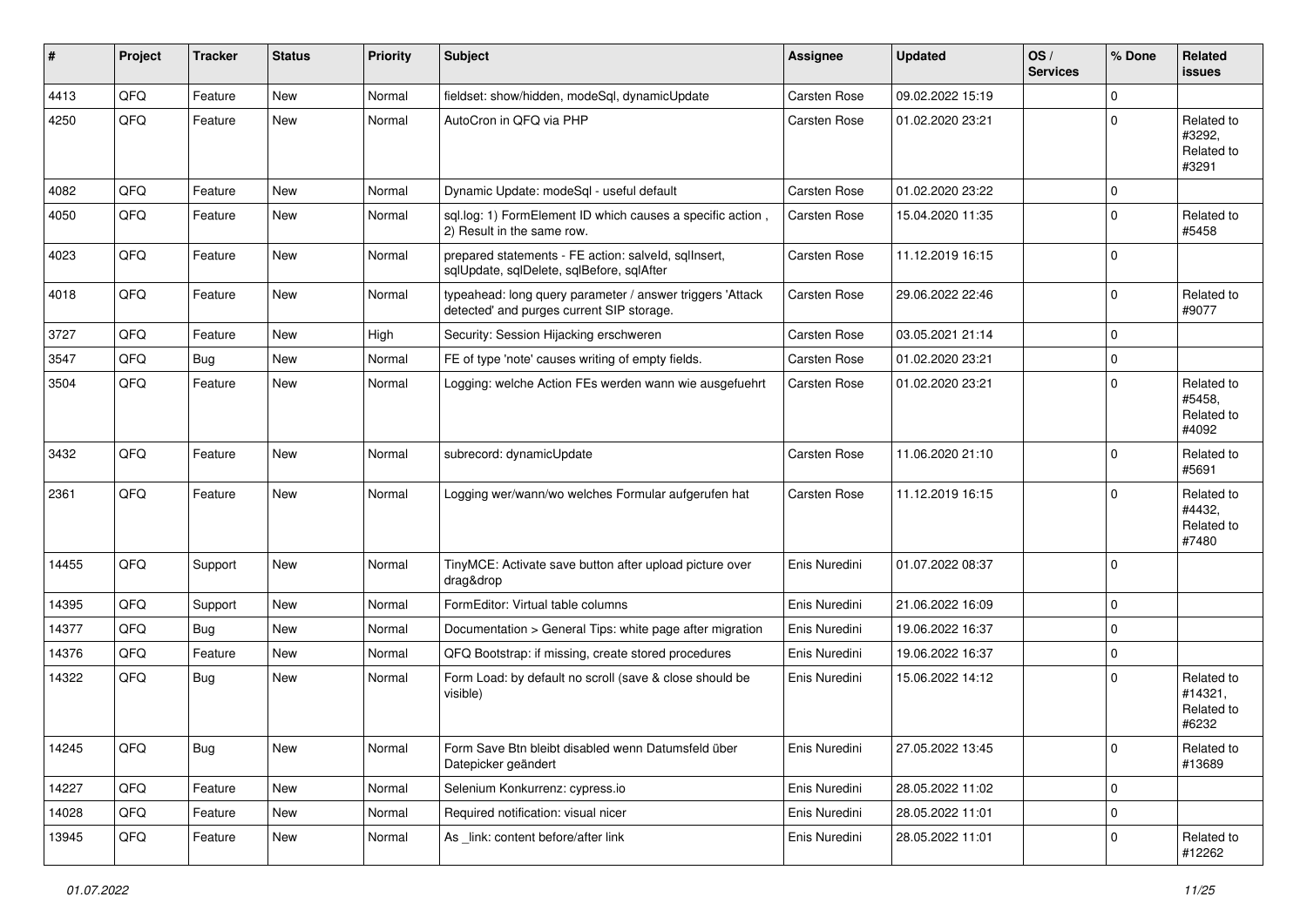| #     | Project | <b>Tracker</b> | <b>Status</b> | <b>Priority</b> | <b>Subject</b>                                                                                      | Assignee               | <b>Updated</b>   | OS/<br><b>Services</b> | % Done      | Related<br>issues                                |
|-------|---------|----------------|---------------|-----------------|-----------------------------------------------------------------------------------------------------|------------------------|------------------|------------------------|-------------|--------------------------------------------------|
| 13757 | QFQ     | Feature        | <b>New</b>    | High            | QR / Bar-Code Plugin                                                                                | Enis Nuredini          | 19.03.2022 17:43 |                        | $\Omega$    |                                                  |
| 13716 | QFQ     | Bug            | New           | High            | Firefox ask to store username/password                                                              | Enis Nuredini          | 30.05.2022 09:31 |                        | $\mathbf 0$ | Related to<br>#13827                             |
| 13689 | QFQ     | Bug            | <b>New</b>    | Normal          | Enter auf Eingabefeld mit ungültigem Wert führt zu blurry<br>Seite                                  | Enis Nuredini          | 28.05.2022 10:53 |                        | $\Omega$    | Related to<br>#14245, Has<br>duplicate<br>#11891 |
| 12989 | QFQ     | <b>Bug</b>     | <b>New</b>    | Normal          | empty string does not trigger dynamic update                                                        | Enis Nuredini          | 28.05.2022 11:09 |                        | $\Omega$    |                                                  |
| 12066 | QFQ     | <b>Bug</b>     | <b>New</b>    | High            | enterAsSubmit: Forward wird nicht ausgeführt                                                        | Enis Nuredini          | 29.05.2022 09:23 |                        | $\Omega$    |                                                  |
| 11892 | QFQ     | Feature        | <b>New</b>    | Normal          | tablesorter: columns with links are hard to order - new<br>qualifier 'Y: <ord>'</ord>               | Enis Nuredini          | 23.03.2022 09:22 |                        | $\Omega$    |                                                  |
| 10463 | QFQ     | Feature        | New           | Normal          | Report _link: expliztes setzen von HTML Tags (Bedarf fuer<br>'data-selenium' & 'id')                | Enis Nuredini          | 23.03.2022 09:23 |                        | $\Omega$    | Related to<br>#7648                              |
| 8891  | QFQ     | Bug            | <b>New</b>    | High            | formSubmitLog: do not log passwords                                                                 | Enis Nuredini          | 25.03.2022 09:06 |                        | $\mathbf 0$ |                                                  |
| 3864  | QFQ     | Feature        | <b>New</b>    | Normal          | Encrypt / decrypt field                                                                             | Enis Nuredini          | 30.06.2022 16:29 |                        | $\Omega$    |                                                  |
| 13609 | QFQ     | Feature        | New           | Normal          | QFQ Introduction: Seite aufloesen                                                                   | Philipp<br>Gröbelbauer | 28.05.2022 11:02 |                        | $\Omega$    |                                                  |
| 10003 | QFQ     | Feature        | Priorize      | Normal          | fieldset: stronger visualize group                                                                  | Benjamin Baer          | 12.02.2020 08:13 |                        | 0           |                                                  |
| 9135  | QFQ     | Feature        | Priorize      | Normal          | Progress Bar generic / replace old hourglass download<br>popup                                      | Benjamin Baer          | 03.01.2022 07:43 |                        | $\Omega$    |                                                  |
| 7965  | QFQ     | Feature        | Priorize      | Normal          | Input type 'text' with visual format - currency                                                     | Benjamin Baer          | 03.01.2022 07:45 |                        | $\Omega$    |                                                  |
| 7730  | QFQ     | Feature        | Priorize      | Normal          | SELECT Box: title in between                                                                        | Benjamin Baer          | 01.02.2020 23:22 |                        | $\Omega$    |                                                  |
| 6870  | QFQ     | Feature        | Priorize      | Normal          | Click on '_link' triggers an API call                                                               | Benjamin Baer          | 03.01.2022 08:25 |                        | $\Omega$    |                                                  |
| 6801  | QFQ     | Feature        | Priorize      | Normal          | Fabric: Maximize / FullIscreen                                                                      | Benjamin Baer          | 21.03.2022 09:56 |                        | $\Omega$    |                                                  |
| 6566  | QFQ     | <b>Bug</b>     | Priorize      | Normal          | Link Function 'delete': provided parameter missing on page<br>reload                                | Benjamin Baer          | 03.01.2022 08:08 |                        | $\Omega$    |                                                  |
| 6224  | QFQ     | Feature        | Priorize      | Normal          | Dynamic update: fade in/out fields                                                                  | Benjamin Baer          | 21.03.2022 09:50 |                        | $\Omega$    |                                                  |
| 6140  | QFQ     | Bug            | Priorize      | Normal          | QFQ DnD Sort: Locked fields                                                                         | Benjamin Baer          | 21.03.2022 09:56 |                        | 0           |                                                  |
| 5562  | QFQ     | Feature        | Priorize      | Normal          | Drag'n'Drop fuer Uploads                                                                            | Benjamin Baer          | 21.03.2022 09:52 |                        | $\Omega$    | Related to<br>#9706                              |
| 5366  | QFQ     | Feature        | Priorize      | Normal          | Saving with keyboard shortcuts                                                                      | Benjamin Baer          | 21.03.2022 09:47 |                        | 0           |                                                  |
| 4457  | QFQ     | Bug            | Priorize      | Normal          | typeahead: pressing return to select an item, saves the form<br>and closes the form.                | Benjamin Baer          | 03.01.2022 08:01 |                        | 0           | Related to<br>#4398                              |
| 2665  | QFQ     | <b>Bug</b>     | Priorize      | Normal          | Dynamic Update funktioniert nicht, wenn beim<br>entsprechenden FormElement eine size angegeben ist. | Benjamin Baer          | 03.01.2022 08:12 |                        | $30\,$      |                                                  |
| 14371 | QFQ     | Feature        | Priorize      | Normal          | LDAP via REPORT                                                                                     | Carsten Rose           | 19.06.2022 16:37 |                        | $\mathbf 0$ |                                                  |
| 14290 | QFQ     | Feature        | Priorize      | Normal          | FormEditor: Show Table Definition                                                                   | Carsten Rose           | 19.06.2022 16:37 |                        | $\pmb{0}$   |                                                  |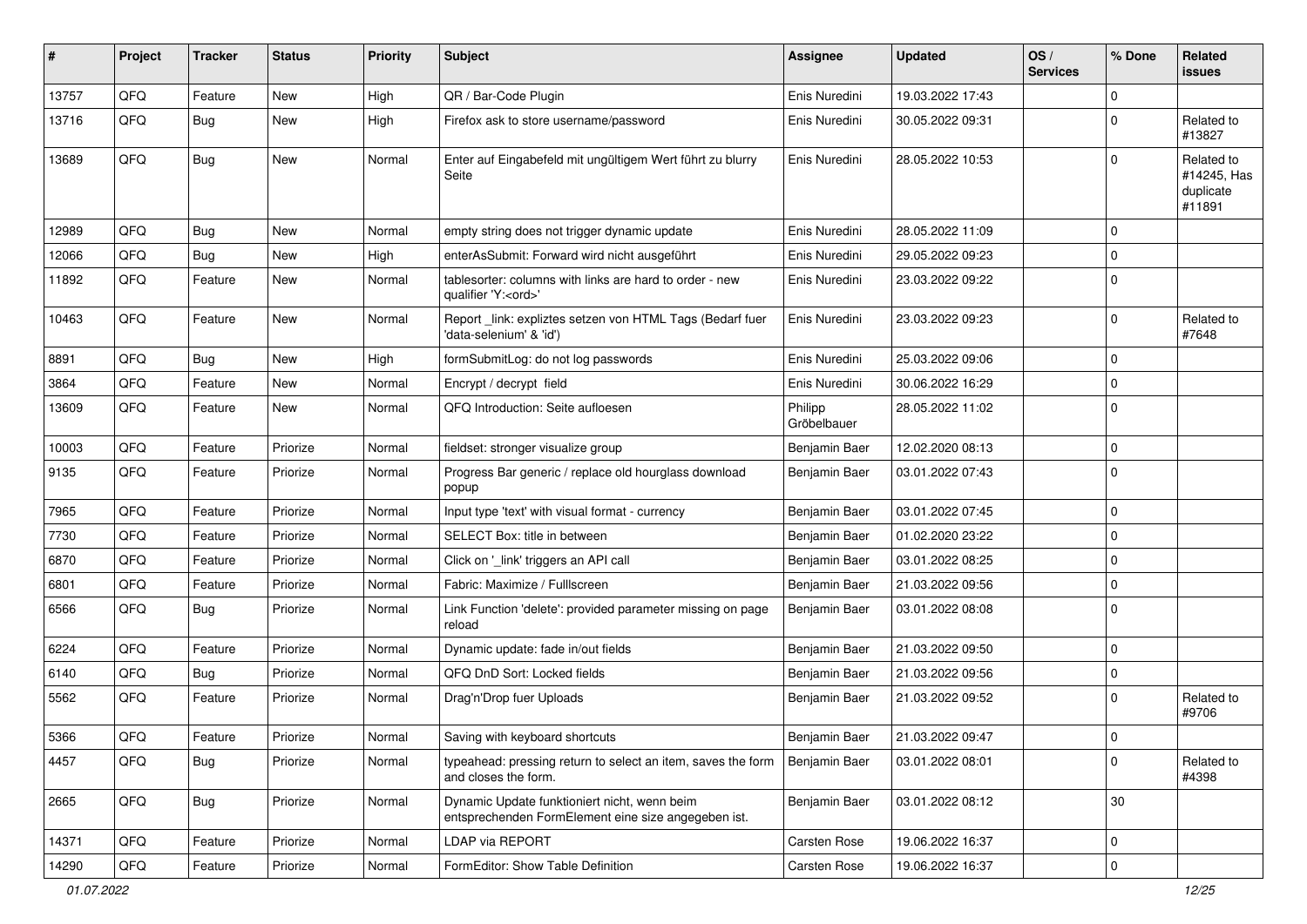| $\vert$ # | Project | <b>Tracker</b> | <b>Status</b> | <b>Priority</b> | <b>Subject</b>                                                                                           | Assignee     | <b>Updated</b>   | OS/<br><b>Services</b> | % Done              | Related<br><b>issues</b>                                                |
|-----------|---------|----------------|---------------|-----------------|----------------------------------------------------------------------------------------------------------|--------------|------------------|------------------------|---------------------|-------------------------------------------------------------------------|
| 14283     | QFQ     | Bug            | Priorize      | Normal          | HEIC / HEIF convert doesn't trigger                                                                      | Carsten Rose | 19.06.2022 16:37 |                        | $\mathbf 0$         |                                                                         |
| 12504     | QFQ     | Feature        | Priorize      | Normal          | sql.log: report fe.id                                                                                    | Carsten Rose | 05.05.2021 22:09 |                        | $\overline{0}$      |                                                                         |
| 12503     | QFQ     | Feature        | Priorize      | Normal          | Detect dangerous UPDATE statement with missing WHERE                                                     | Carsten Rose | 05.05.2021 22:09 |                        | $\mathbf{0}$        |                                                                         |
| 12452     | QFQ     | Feature        | Priorize      | Normal          | BaseURL: alsways with '/' at the end                                                                     | Carsten Rose | 19.06.2022 13:45 |                        | $\mathbf{0}$        | Related to<br>#10782                                                    |
| 12325     | QFQ     | <b>Bug</b>     | Priorize      | Normal          | MultiDB form.dbIndex not working for report syntax                                                       | Carsten Rose | 07.09.2021 13:37 |                        | $\mathbf{0}$        | Related to<br>#12145,<br>Related to<br>#12314                           |
| 11320     | QFQ     | Feature        | Priorize      | Normal          | Typo3 Version 10 support                                                                                 | Carsten Rose | 05.05.2021 22:09 |                        | $\overline{0}$      |                                                                         |
| 10015     | QFQ     | Feature        | Priorize      | Normal          | Monospace in Textarea                                                                                    | Carsten Rose | 03.02.2020 13:40 |                        | $\mathbf 0$         |                                                                         |
| 10012     | QFQ     | Feature        | Priorize      | Normal          | redirectAllMailTo: {{beEmail:T}}                                                                         | Carsten Rose | 08.05.2021 09:54 |                        | $\overline{0}$      | Related to<br>#12412,<br>Related to<br>#12413,<br>Related to<br>#10011  |
| 10011     | QFQ     | Feature        | Priorize      | Normal          | Offer new STORE_TYPO3 Variable 'beUser', 'beEmail'                                                       | Carsten Rose | 08.05.2021 09:51 |                        | $\mathbf 0$         | Related to<br>#10012,<br>Related to<br>#12511                           |
| 10005     | QFQ     | Feature        | Priorize      | Normal          | Report / special column name:  AS calendar                                                               | Carsten Rose | 03.06.2020 17:28 |                        | $\mathbf{0}$        |                                                                         |
| 9975      | QFQ     | <b>Bug</b>     | Priorize      | Normal          | Dropdown Menu: 'r:3' broken                                                                              | Carsten Rose | 01.02.2020 10:13 |                        | $\mathbf 0$         |                                                                         |
| 9968      | QFQ     | Feature        | Priorize      | Normal          | Tooltip in Links for Developer                                                                           | Carsten Rose | 01.02.2020 23:17 |                        | $\mathbf 0$         |                                                                         |
| 9958      | QFQ     | <b>Bug</b>     | Priorize      | Normal          | Broken subrecord query: no error message                                                                 | Carsten Rose | 05.02.2021 15:15 |                        | $\mathbf{0}$        |                                                                         |
| 9947      | QFQ     | Bug            | Priorize      | Normal          | Unwanted error message if missing 'typeAheadSqlPrefetch'                                                 | Carsten Rose | 01.02.2020 10:13 |                        | $\mathbf{0}$        |                                                                         |
| 9928      | QFQ     | Feature        | Priorize      | Normal          | SpecialColumnName: a) Deprecated: ' AS "_+tag " ', b)<br>New: ' AS "_ <tag1><tag2>"</tag2></tag1>        | Carsten Rose | 01.02.2020 23:17 |                        | $\mathbf{0}$        | Related to<br>#9929                                                     |
| 9900      | QFQ     | Feature        | Priorize      | Normal          | Generic API Call: tt-content record >> JSON                                                              | Carsten Rose | 01.02.2020 10:13 |                        | $\mathbf 0$         |                                                                         |
| 9862      | QFQ     | Bug            | Priorize      | Normal          | Failed writing to sql mail qfq.log should throw an exception                                             | Carsten Rose | 01.02.2020 10:13 |                        | $\mathsf{O}\xspace$ |                                                                         |
| 9834      | QFQ     | Bug            | Priorize      | Normal          | Input elements with tag 'disabled' are missing on<br>form-submit: server option 'processReadOnly' broken | Carsten Rose | 07.12.2021 16:43 |                        | $\overline{0}$      | Related to<br>#9691,<br>Related to<br>#5305, Has<br>duplicate<br>#12331 |
| 9668      | QFQ     | Feature        | Priorize      | Normal          | Form.mode: rename 'hidden' to 'hide'                                                                     | Carsten Rose | 05.05.2021 22:14 |                        | $\Omega$            | Related to<br>#6437                                                     |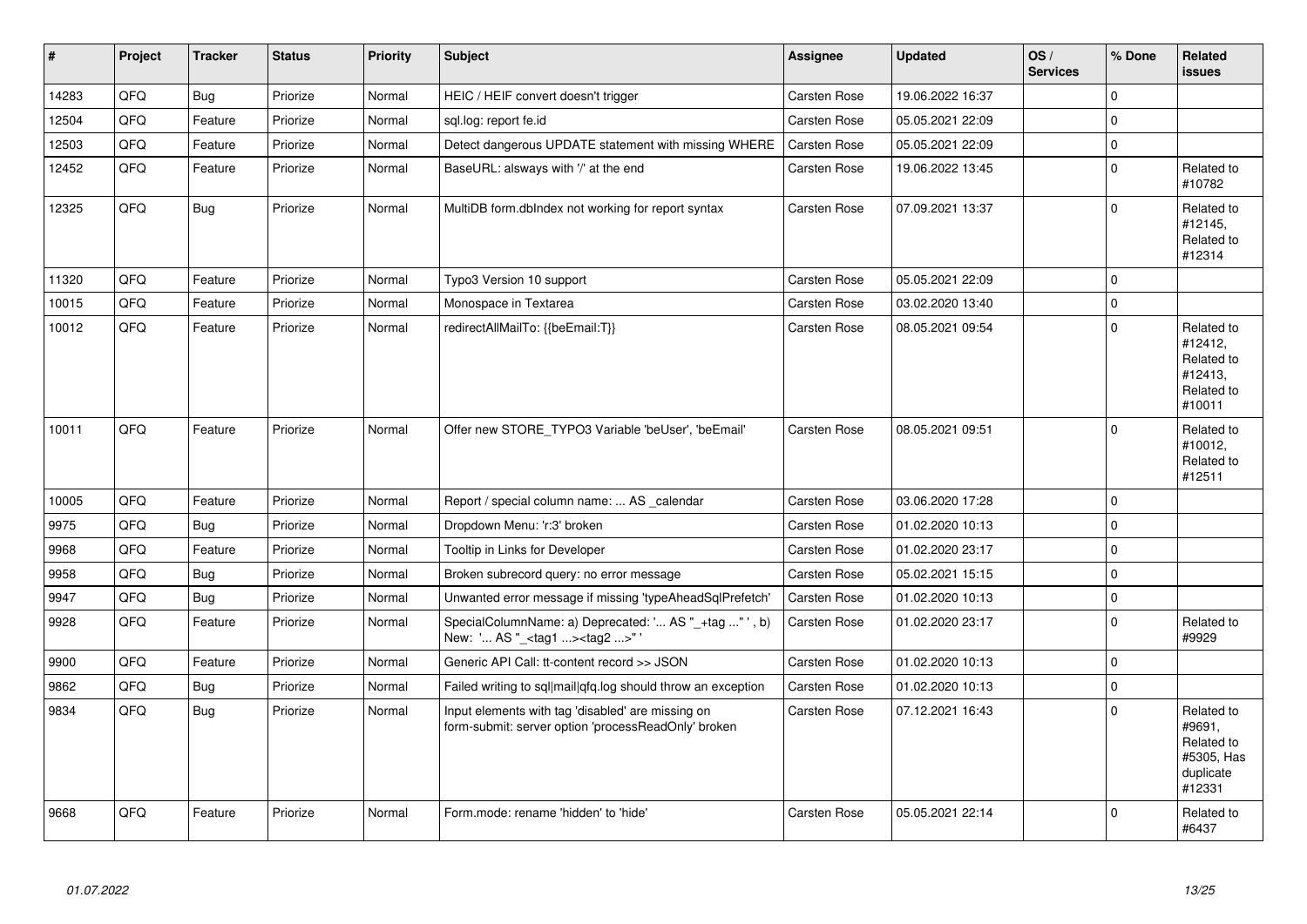| ∦    | Project | <b>Tracker</b> | <b>Status</b> | <b>Priority</b> | <b>Subject</b>                                                                            | <b>Assignee</b>     | <b>Updated</b>   | OS/<br><b>Services</b> | % Done      | Related<br>issues                               |
|------|---------|----------------|---------------|-----------------|-------------------------------------------------------------------------------------------|---------------------|------------------|------------------------|-------------|-------------------------------------------------|
| 9534 | QFQ     | <b>Bug</b>     | Priorize      | Urgent          | FE.type=upload: 'Unknown Mode: ID"                                                        | Carsten Rose        | 03.05.2021 21:14 |                        | $\mathbf 0$ | Related to<br>#9532                             |
| 9394 | QFQ     | Feature        | Priorize      | Normal          | REST: allow for non numerical ids in get requests                                         | <b>Carsten Rose</b> | 05.05.2021 22:10 |                        | $\mathbf 0$ |                                                 |
| 9346 | QFQ     | Feature        | Priorize      | Normal          | beforeSave: check if an upload is given                                                   | <b>Carsten Rose</b> | 11.06.2021 21:18 |                        | $\mathbf 0$ |                                                 |
| 9173 | QFQ     | <b>Bug</b>     | Priorize      | Urgent          | Stale Record Lock: Firefox                                                                | Carsten Rose        | 03.05.2021 21:14 |                        | $\mathbf 0$ | Related to<br>#9789                             |
| 9121 | QFQ     | Bug            | Priorize      | High            | sip links have r and __dbIndexData set                                                    | <b>Carsten Rose</b> | 12.06.2021 10:41 |                        | 0           |                                                 |
| 8963 | QFQ     | Feature        | Priorize      | Normal          | Setting values in a store: flexible way                                                   | <b>Carsten Rose</b> | 05.05.2021 22:10 |                        | $\mathbf 0$ | Related to<br>#8975                             |
| 8585 | QFQ     | Feature        | Priorize      | Normal          | Enhance Error message for 'unknown form'                                                  | <b>Carsten Rose</b> | 01.02.2020 10:13 |                        | $\mathbf 0$ |                                                 |
| 8584 | QFQ     | Feature        | Priorize      | Normal          | FE 'Action' - never assign to Container (except Template<br>Group)                        | <b>Carsten Rose</b> | 01.02.2020 10:13 |                        | $\mathbf 0$ |                                                 |
| 8277 | QFQ     | Feature        | Priorize      | Normal          | fe.parameter.default=                                                                     | <b>Carsten Rose</b> | 01.02.2020 23:17 |                        | $\mathbf 0$ | Related to<br>#8113                             |
| 8204 | QFQ     | Feature        | Priorize      | High            | Position 'required mark'                                                                  | <b>Carsten Rose</b> | 16.06.2021 13:44 |                        | $\mathbf 0$ |                                                 |
| 8082 | QFQ     | Feature        | Priorize      | High            | Contact form without saving record                                                        | Carsten Rose        | 07.12.2021 15:20 |                        | $\mathbf 0$ | Related to<br>#8587,<br><b>Blocks</b><br>#11850 |
| 8044 | QFQ     | Feature        | Priorize      | Normal          | Transaction: a) Form, b) Report                                                           | <b>Carsten Rose</b> | 05.05.2021 22:14 |                        | $\mathbf 0$ | Related to<br>#8043                             |
| 8037 | QFQ     | Bug            | Priorize      | Normal          | FE.type=upload (advanced mode): {{slaveld:V}} missing<br>during dynamic update            | <b>Carsten Rose</b> | 01.02.2020 10:13 |                        | $\mathbf 0$ |                                                 |
| 8034 | QFQ     | Feature        | Priorize      | Normal          | FormElement 'data': 22.22.2222 should not be accepted                                     | <b>Carsten Rose</b> | 01.02.2020 10:13 |                        | $\mathbf 0$ |                                                 |
| 7656 | QFQ     | Bug            | Priorize      | Normal          | FE with required, 'pattern' and 'extraButtonLock': always<br>complain about missing value | Carsten Rose        | 01.02.2020 10:13 |                        | $\mathbf 0$ |                                                 |
| 7630 | QFQ     | Feature        | Priorize      | Normal          | detailed error message for simple upload                                                  | Carsten Rose        | 01.02.2020 10:13 |                        | $\mathbf 0$ |                                                 |
| 7616 | QFQ     | Bug            | Priorize      | Normal          | Selectlist with Enum & Dynamic Update                                                     | <b>Carsten Rose</b> | 01.02.2020 10:13 |                        | $\mathbf 0$ |                                                 |
| 7522 | QFQ     | Feature        | Priorize      | Normal          | Inserting default index.html to folder (Avoid Apache<br>Indexing)                         | Carsten Rose        | 01.02.2020 10:13 |                        | 0           |                                                 |
| 7290 | QFQ     | Feature        | Priorize      | Normal          | FormEditor: title as textarea if LEN(title)>60                                            | <b>Carsten Rose</b> | 01.02.2020 10:13 |                        | $\mathbf 0$ | Blocked by<br>#7682                             |
| 7217 | QFQ     | Feature        | Priorize      | Normal          | Download: notice User if `_sip=?` is missing                                              | Carsten Rose        | 01.02.2020 10:13 |                        | $\mathbf 0$ |                                                 |
| 6998 | QFQ     | Feature        | Priorize      | Normal          | Form: with debug=on show column information as tooltip of<br>column label                 | Carsten Rose        | 01.02.2020 10:13 |                        | $\mathbf 0$ |                                                 |
| 6574 | QFQ     | <b>Bug</b>     | Priorize      | Normal          | qfq.log: Fehlermeldung wurde angezeigt, aber nicht geloggt                                | Carsten Rose        | 01.02.2020 10:13 |                        | $\mathbf 0$ |                                                 |
| 6116 | QFG     | <b>Bug</b>     | Priorize      | High            | value of checkbox not saved                                                               | Carsten Rose        | 07.12.2021 17:19 |                        | $\pmb{0}$   |                                                 |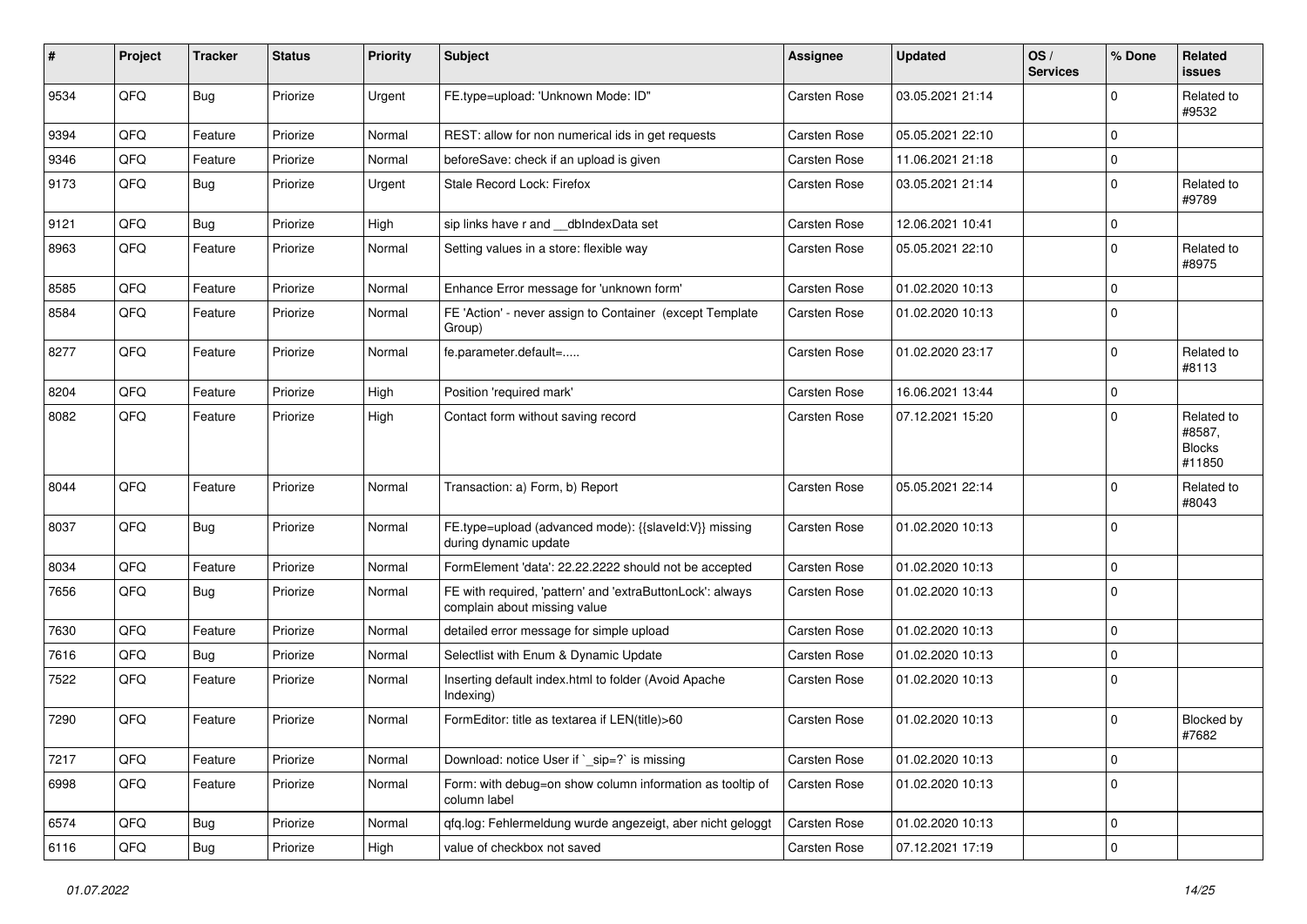| $\vert$ # | Project | <b>Tracker</b> | <b>Status</b> | Priority | <b>Subject</b>                                                                          | <b>Assignee</b>     | <b>Updated</b>   | OS/<br><b>Services</b> | % Done         | Related<br><b>issues</b>                                                                                                                                              |
|-----------|---------|----------------|---------------|----------|-----------------------------------------------------------------------------------------|---------------------|------------------|------------------------|----------------|-----------------------------------------------------------------------------------------------------------------------------------------------------------------------|
| 5942      | QFQ     | Feature        | Priorize      | Normal   | 'L' and 'type': append to links, generate via '_link' by using<br>'u:' .                | Carsten Rose        | 01.02.2020 10:13 |                        | $\mathbf 0$    |                                                                                                                                                                       |
| 3867      | QFQ     | Feature        | Priorize      | Normal   | Readonly Formular: Template Groups add/delete<br>ausbeldnen                             | Carsten Rose        | 05.05.2021 22:12 |                        | $\overline{0}$ |                                                                                                                                                                       |
| 3782      | QFQ     | <b>Bug</b>     | Priorize      | Normal   | Bei fehlerhafter Eingabe (z.B. Datum) sollte das erwartete<br>Format angezeigt werden   | Carsten Rose        | 01.02.2020 10:13 |                        | $\mathbf 0$    |                                                                                                                                                                       |
| 13943     | QFQ     | Bug            | Priorize      | Normal   | unable to find formgroup                                                                | Enis Nuredini       | 28.05.2022 11:03 |                        | $\mathbf 0$    |                                                                                                                                                                       |
| 13900     | QFQ     | Feature        | Priorize      | Normal   | Selenium: Check das Cookie/PDF funktioniert                                             | Enis Nuredini       | 25.03.2022 12:45 |                        | $\mathbf 0$    |                                                                                                                                                                       |
| 10569     | QFQ     | Feature        | Priorize      | Normal   | link _blank more safe                                                                   | Enis Nuredini       | 25.03.2022 12:44 |                        | $\mathbf 0$    |                                                                                                                                                                       |
| 7602      | QFQ     | Feature        | ToDo          | High     | Multi Select: with checkboxes                                                           | Benjamin Baer       | 22.03.2022 09:07 |                        | $\mathbf 0$    |                                                                                                                                                                       |
| 12463     | QFQ     | Bug            | ToDo          | High     | QFQ Function: 'function' and 'sql' on same level - output of<br>sal is shown two times. | Carsten Rose        | 15.12.2021 16:31 |                        | $\overline{0}$ |                                                                                                                                                                       |
| 12395     | QFQ     | <b>Bug</b>     | ToDo          | High     | QFQ Function: Result two times shown                                                    | Carsten Rose        | 18.02.2022 08:59 |                        | $\mathbf 0$    |                                                                                                                                                                       |
| 14320     | QFQ     | Feature        | ToDo          | Normal   | Allow specific HTML Tags and Attributes: general, TinyMCE                               | Enis Nuredini       | 17.06.2022 10:44 |                        | $\mathbf 0$    | Related to<br>#12664,<br>Related to<br>#12039,<br>Related to<br>#11702,<br>Related to<br>#7239,<br>Related to<br>#3708,<br>Related to<br>#3646.<br>Related to<br>#880 |
| 14303     | QFQ     | <b>Bug</b>     | ToDo          | Normal   | datetime broken with picker                                                             | Enis Nuredini       | 17.06.2022 09:02 |                        | $\overline{0}$ | Related to<br>#12630                                                                                                                                                  |
| 13899     | QFQ     | <b>Bug</b>     | ToDo          | Normal   | Selenium: zum laufen bringen                                                            | Enis Nuredini       | 25.03.2022 10:24 |                        | $\pmb{0}$      |                                                                                                                                                                       |
| 12262     | QFQ     | Feature        | ToDo          | Normal   | Form buttons on top: more customable                                                    | Enis Nuredini       | 17.06.2022 10:44 |                        | $\Omega$       | Related to<br>#13945, Has<br>duplicate<br>#4046, Has<br>duplicate<br>#10080                                                                                           |
| 4194      | QFQ     | Feature        | In Progress   | Normal   | Bootstrap 4 ist jetzt offiziel                                                          |                     | 03.05.2021 20:47 |                        | $\overline{0}$ | Related to<br>#10114                                                                                                                                                  |
| 14323     | QFQ     | Bug            | In Progress   | Normal   | Report: render=both single - no impact                                                  | Carsten Rose        | 19.06.2022 18:31 |                        | $\mathbf 0$    |                                                                                                                                                                       |
| 14175     | QFQ     | <b>Bug</b>     | In Progress   | Normal   | Opening a form with no QFQ Session cookie fails                                         | <b>Carsten Rose</b> | 03.06.2022 10:40 |                        | $\overline{0}$ |                                                                                                                                                                       |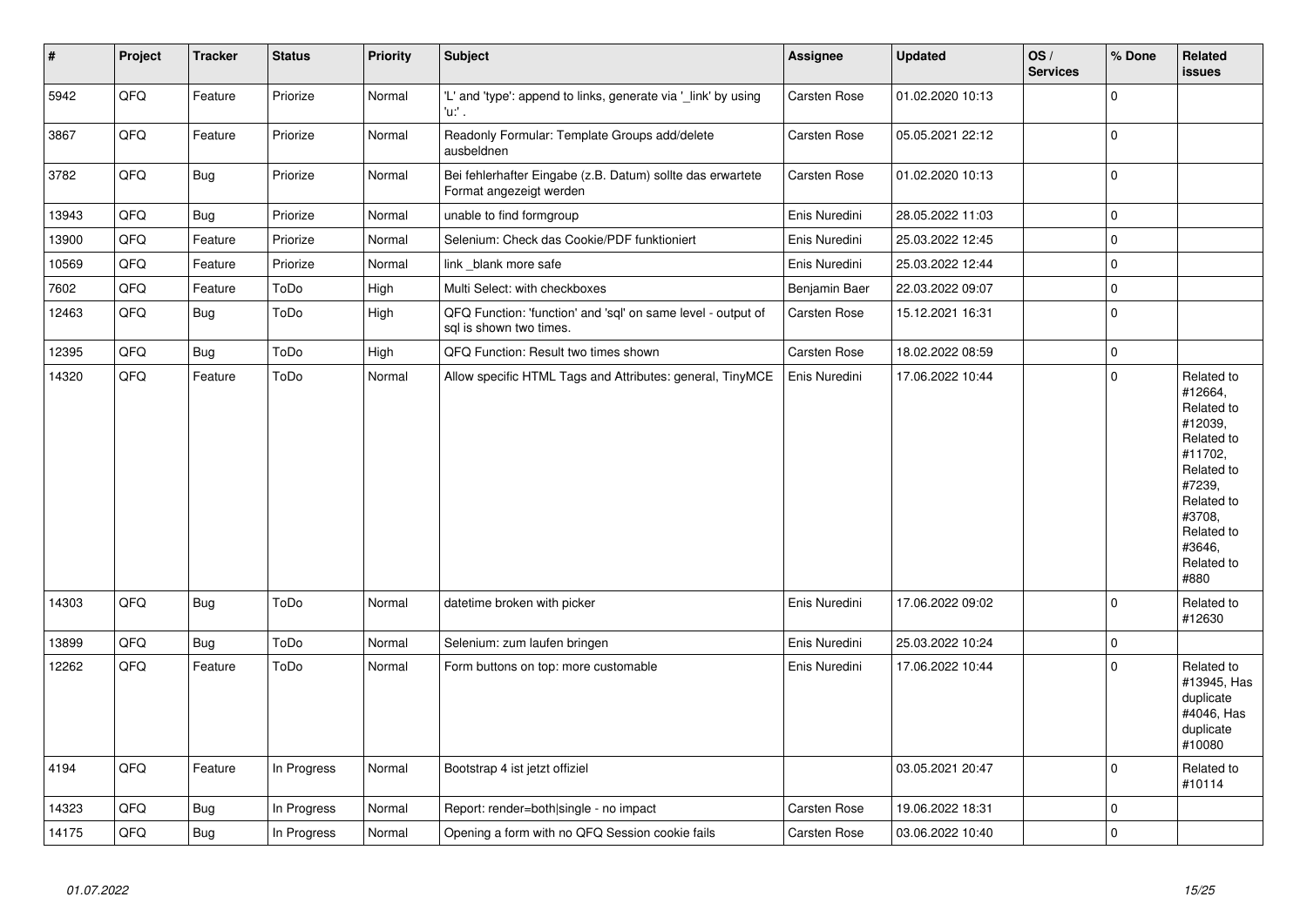| $\pmb{\sharp}$ | Project | <b>Tracker</b> | <b>Status</b> | Priority | <b>Subject</b>                                   | <b>Assignee</b>     | <b>Updated</b>   | OS/<br><b>Services</b> | % Done    | Related<br>issues                                                                                                              |
|----------------|---------|----------------|---------------|----------|--------------------------------------------------|---------------------|------------------|------------------------|-----------|--------------------------------------------------------------------------------------------------------------------------------|
| 13330          | QFQ     | Feature        | In Progress   | Normal   | Multi Form: Upload                               | Carsten Rose        | 07.11.2021 12:40 |                        | 50        | Related to<br>#9706                                                                                                            |
| 12440          | QFQ     | Feature        | In Progress   | Normal   | Typo3 V10 upgrade (durchfuehren und testen)      | Carsten Rose        | 21.03.2022 09:53 |                        | 50        | Related to<br>#12357,<br>Related to<br>#12067,<br>Related to<br>#10661                                                         |
| 12439          | QFQ     | Feature        | In Progress   | Normal   | TinyMCE Paste from Word & Character Count/Limit  | Carsten Rose        | 05.05.2021 22:15 |                        | $\Omega$  |                                                                                                                                |
| 11980          | QFQ     | Feature        | In Progress   | Normal   | protected verzeichnis MUSS geschützt werden      | Carsten Rose        | 07.09.2021 13:30 |                        | $\pmb{0}$ |                                                                                                                                |
| 11517          | QFQ     | <b>Bug</b>     | In Progress   | Normal   | extraButtonInfo Broken for multiple FormElements | Carsten Rose        | 12.05.2022 13:12 |                        | 0         | Related to<br>#7890,<br>Related to<br>#3811, Has<br>duplicate<br>#10905, Has<br>duplicate<br>#10553, Has<br>duplicate<br>#6779 |
| 11076          | QFQ     | Feature        | In Progress   | Normal   | SELECT  AS _websocket                            | Carsten Rose        | 30.08.2020 17:49 |                        | 0         |                                                                                                                                |
| 10793          | QFQ     | Feature        | In Progress   | Normal   | Update NPM Packages                              | Carsten Rose        | 07.09.2021 13:25 |                        | 30        |                                                                                                                                |
| 10661          | QFQ     | <b>Bug</b>     | In Progress   | Normal   | Typo3 Warnungen                                  | Carsten Rose        | 07.09.2021 13:23 |                        | 0         | Related to<br>#12440                                                                                                           |
| 10443          | QFQ     | Feature        | In Progress   | Normal   | Konzept_api / _live                              | Carsten Rose        | 07.05.2020 09:39 |                        | 0         |                                                                                                                                |
| 9789           | QFQ     | Bug            | In Progress   | High     | Record Lock: release to early on 'leave page'    | Carsten Rose        | 10.01.2022 09:25 |                        | 100       | Related to<br>#10081,<br>Related to<br>#9173,<br>Related to<br>#8702                                                           |
| 9691           | QFQ     | <b>Bug</b>     | In Progress   | Normal   | Checkbox: dynamic update > readonly              | <b>Carsten Rose</b> | 01.02.2020 23:22 |                        | 50        | Related to<br>#9834                                                                                                            |
| 9517           | QFQ     | Feature        | In Progress   | High     | Input multiple tags with typeahead               | Carsten Rose        | 03.05.2021 21:14 |                        | 40        | Related to<br>#10150                                                                                                           |
| 6250           | QFQ     | Feature        | In Progress   | Normal   | Enhance layout: a) Subrecord, b) Subrecord-Title | Carsten Rose        | 01.02.2020 23:22 |                        | 0         | Related to<br>#5391                                                                                                            |
| 5695           | QFQ     | Feature        | In Progress   | Normal   | Multiform                                        | <b>Carsten Rose</b> | 02.01.2021 18:38 |                        | 0         |                                                                                                                                |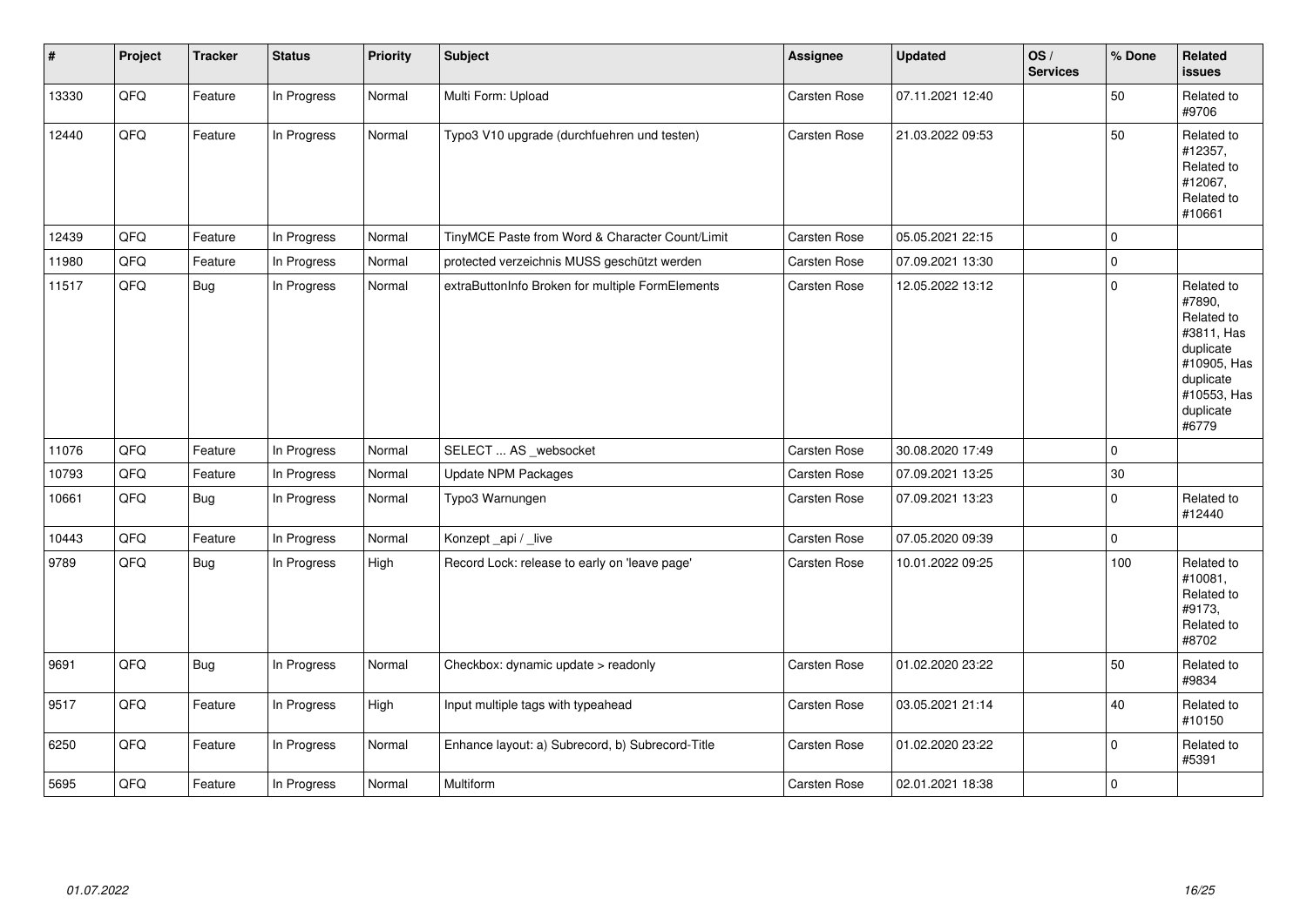| $\sharp$ | Project | <b>Tracker</b> | <b>Status</b>              | <b>Priority</b> | <b>Subject</b>                                                                       | Assignee            | <b>Updated</b>   | OS/<br><b>Services</b> | % Done      | <b>Related</b><br>issues                                               |
|----------|---------|----------------|----------------------------|-----------------|--------------------------------------------------------------------------------------|---------------------|------------------|------------------------|-------------|------------------------------------------------------------------------|
| 12630    | QFQ     | Feature        | In Progress                | Normal          | Input: date[time]: min / max values                                                  | Enis Nuredini       | 20.06.2022 18:31 |                        | $\Omega$    | Related to<br>#10096.<br>Related to<br>#14302,<br>Related to<br>#14303 |
| 12508    | QFQ     | <b>Bug</b>     | In Progress                | High            | qfq Form: sendMail                                                                   | Karin Niffeler      | 19.03.2022 17:48 |                        | $\mathbf 0$ |                                                                        |
| 13566    | QFQ     | Feature        | Ready to sync<br>(develop) | Normal          | Delete config-example.qfq.php file                                                   | Carsten Rose        | 23.12.2021 09:25 |                        | $\mathbf 0$ |                                                                        |
| 9898     | QFQ     | <b>Bug</b>     | Feedback                   | Normal          | Formular trotz Timeout gespeichert                                                   | Benjamin Baer       | 01.02.2020 15:56 |                        | $\mathbf 0$ |                                                                        |
| 9548     | QFQ     | Feature        | Feedback                   | High            | FormElement: Pattern mismatch - optional report only on<br>focus lost                | Benjamin Baer       | 03.05.2021 21:14 |                        | $\mathbf 0$ |                                                                        |
| 9535     | QFQ     | Bug            | Feedback                   | Normal          | Report:  AS '_vertical' - column to wide - vertical >> rot45,<br>rot <sub>90</sub>   | Benjamin Baer       | 01.02.2020 15:56 |                        | $\mathbf 0$ |                                                                        |
| 12584    | QFQ     | Feature        | Feedback                   | Normal          | T3 v10 migration script: replace alias-patterns (v11)                                | Carsten Rose        | 28.05.2022 11:12 |                        | 100         |                                                                        |
| 12546    | QFQ     | <b>Bug</b>     | Feedback                   | Normal          | Branch 'Development' - Unit Tests mit dirty workaround<br>angepasst                  | Carsten Rose        | 19.03.2022 17:48 |                        | $\mathbf 0$ |                                                                        |
| 5894     | QFQ     | Feature        | Feedback                   | Normal          | Typeahead in Report: show/hide rows dynamically                                      | <b>Carsten Rose</b> | 18.02.2022 08:50 |                        | $\mathbf 0$ | Related to<br>#5893.<br>Related to<br>#5885                            |
| 11347    | QFQ     | <b>Bug</b>     | Feedback                   | Normal          | If Bedingungen funktionieren nicht korrekt                                           | Christoph Fuchs     | 21.03.2021 20:37 |                        | $\Omega$    |                                                                        |
| 13767    | QFQ     | <b>Bug</b>     | Feedback                   | Normal          | date/time-picker: required shows up/down button orange                               | Enis Nuredini       | 16.05.2022 23:16 |                        | $\mathbf 0$ |                                                                        |
| 13572    | QFQ     | Feature        | Feedback                   | Normal          | Form Load: misleading error message on trying to load non<br>existent primary record | Enis Nuredini       | 16.05.2022 23:16 |                        | 100         |                                                                        |
| 11630    | QFQ     | <b>Bug</b>     | Feedback                   | High            | Bitte check ob CALL() in 20.11.0 noch so funktioniert wie in<br>20.4.1               | Enis Nuredini       | 28.05.2022 13:45 |                        | $\mathbf 0$ | Related to<br>#11325                                                   |
| 10782    | QFQ     | Feature        | Feedback                   | Normal          | Tiny MCE: Image Upload                                                               | Enis Nuredini       | 16.05.2022 23:16 |                        | $\mathbf 0$ | Related to<br>#12452                                                   |
| 9052     | QFQ     | Feature        | Feedback                   | High            | Report: CodeMirror with SQL Syntax Highlight in FE                                   | Enis Nuredini       | 08.06.2022 10:25 |                        | 0           |                                                                        |
| 10124    | QFQ     | Feature        | Feedback                   | Normal          | qfq AAI-Login                                                                        | Karin Niffeler      | 07.05.2020 09:36 |                        | $\mathbf 0$ |                                                                        |
| 8316     | QFQ     | Bug            | Feedback                   | Normal          | Documentation/Behaviour for Nested Queries and<br>Record-Store confusing             | Nicola Chiapolini   | 20.11.2019 09:14 |                        | 0           |                                                                        |
| 10738    | QFQ     | Feature        | Some day<br>maybe          | Normal          | CORS headers for external API requests                                               |                     | 10.06.2020 14:00 |                        | 0           |                                                                        |
| 9126     | QFQ     | <b>Bug</b>     | Some day<br>maybe          | Normal          | hidden Form elements are present in page source                                      |                     | 02.01.2021 18:41 |                        | 0           |                                                                        |
| 9024     | QFQ     | <b>Bug</b>     | Some day<br>maybe          | Normal          | QFQ Einarbeitung                                                                     |                     | 01.02.2020 15:56 |                        | 0           |                                                                        |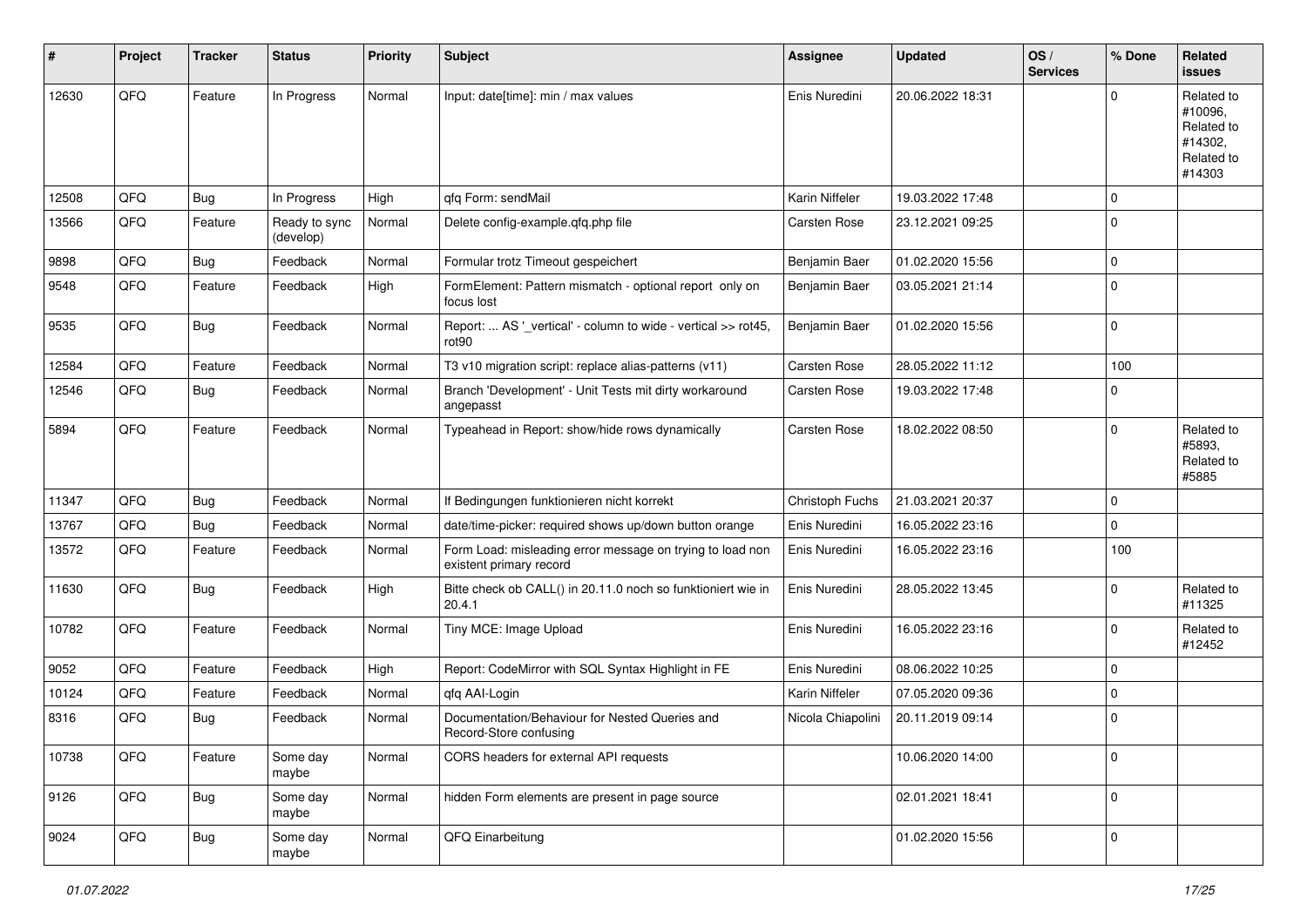| #    | Project | <b>Tracker</b> | <b>Status</b>     | Priority | <b>Subject</b>                                                                       | <b>Assignee</b> | <b>Updated</b>   | OS/<br><b>Services</b> | % Done      | Related<br><b>issues</b> |
|------|---------|----------------|-------------------|----------|--------------------------------------------------------------------------------------|-----------------|------------------|------------------------|-------------|--------------------------|
| 9020 | QFQ     | Bug            | Some day<br>maybe | Normal   | radio mit buttonClass und dynamicUpdate lassen sich nicht<br>kombinieren             |                 | 11.12.2019 16:01 |                        | $\Omega$    |                          |
| 8056 | QFQ     | Feature        | Some day<br>maybe | Normal   | Termin Organisation (Reservation)                                                    |                 | 01.02.2020 23:19 |                        | $\pmb{0}$   | Related to<br>#8658      |
| 7921 | QFQ     | Feature        | Some day<br>maybe | Normal   | Rest API Export: URL kuerzer machen                                                  |                 | 01.02.2020 23:19 |                        | $\Omega$    |                          |
| 7402 | QFQ     | <b>Bug</b>     | Some day<br>maybe | Normal   | thumbnail cache: outdated picture when permission denied<br>and permission resolved. |                 | 01.02.2020 23:20 |                        | $\Omega$    |                          |
| 7281 | QFQ     | <b>Bug</b>     | Some day<br>maybe | Normal   | Subrecords: on large screen separator line too short                                 |                 | 01.02.2020 23:19 |                        | $\Omega$    |                          |
| 7278 | QFQ     | Feature        | Some day<br>maybe | Normal   | Form: Wert vordefinieren der immer gesetzt wird                                      |                 | 02.05.2021 09:27 |                        | $\mathbf 0$ |                          |
| 7229 | QFQ     | Feature        | Some day<br>maybe | Normal   | New FormElement.type: Button                                                         |                 | 01.02.2021 12:32 |                        | $\mathbf 0$ |                          |
| 7108 | QFQ     | Feature        | Some day<br>maybe | Normal   | QFQ Wrap Elements                                                                    |                 | 11.12.2019 16:01 |                        | $\Omega$    |                          |
| 7106 | QFQ     | Feature        | Some day<br>maybe | Normal   | Beispiel Nummerierung von Rows in Report                                             |                 | 11.12.2019 16:01 |                        | $\Omega$    |                          |
| 7105 | QFQ     | Feature        | Some day<br>maybe | Normal   | Beispiel wie man in einer zweiten Tabelle speichert.                                 |                 | 11.12.2019 16:01 |                        | $\mathbf 0$ |                          |
| 7104 | QFQ     | Feature        | Some day<br>maybe | Normal   | Manual: hint about escaping if '\r' appears in mail body                             |                 | 11.12.2019 16:01 |                        | $\Omega$    |                          |
| 7101 | QFQ     | Bug            | Some day<br>maybe | Normal   | 'form' in SIP and 'report' - breaks                                                  |                 | 01.02.2020 23:20 |                        | $\mathbf 0$ |                          |
| 7100 | QFQ     | Feature        | Some day<br>maybe | Normal   | Download: log access, max downloads, time limit                                      |                 | 01.02.2020 23:19 |                        | $\mathbf 0$ |                          |
| 6992 | QFQ     | Feature        | Some day<br>maybe | Normal   | DB exception: Syntax Highlight                                                       |                 | 11.12.2019 16:01 |                        | $\mathbf 0$ | Related to<br>#5450      |
| 6704 | QFQ     | Feature        | Some day<br>maybe | Normal   | Upload Mode: Bilder in Notizen rechts sollen aktuellen<br>Upload repräsentieren.     |                 | 01.02.2020 23:19 |                        | $\Omega$    | Related to<br>#3264      |
| 6515 | QFQ     | Feature        | Some day<br>maybe | Normal   | Formular: Felder dynamisch ein/ausblenden                                            |                 | 11.12.2019 16:02 |                        | $\Omega$    |                          |
| 6299 | QFQ     | Feature        | Some day<br>maybe | Normal   | Attack detection: log table with invalid SIP access                                  |                 | 11.12.2019 16:02 |                        | $\Omega$    | Related to<br>#3947      |
| 6288 | QFQ     | Feature        | Some day<br>maybe | Normal   | Best Practice: Erklaeren wie man ein Formular ganz in<br>'weiss' erstellen kann      |                 | 11.12.2019 16:02 |                        | $\mathbf 0$ |                          |
| 6084 | QFQ     | Feature        | Some day<br>maybe | Normal   | New escape type: 'D' - convert date                                                  |                 | 01.02.2020 23:19 |                        | $\Omega$    |                          |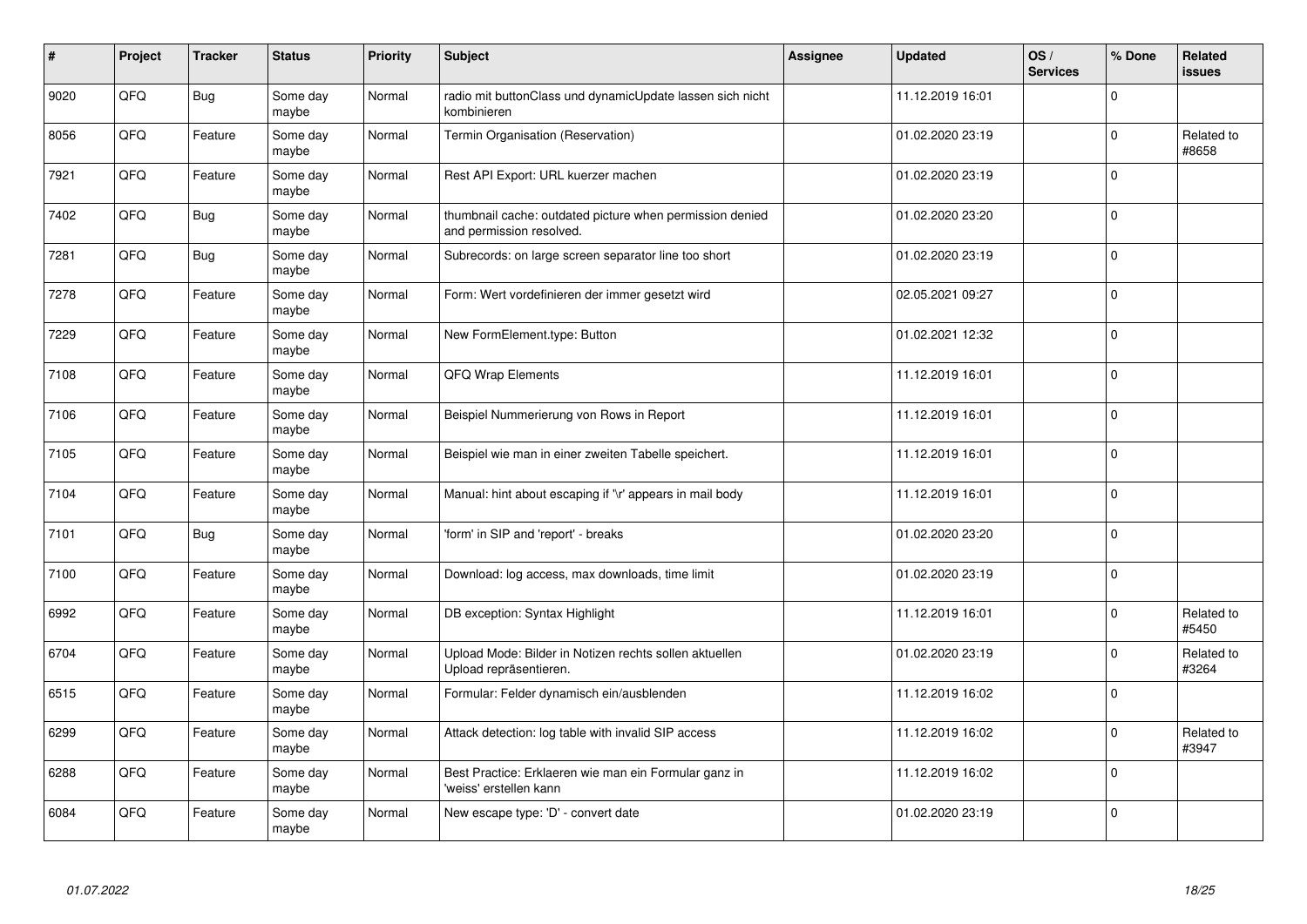| #    | Project | <b>Tracker</b> | <b>Status</b>     | <b>Priority</b> | <b>Subject</b>                                                                        | Assignee | <b>Updated</b>   | OS/<br><b>Services</b> | % Done      | Related<br><b>issues</b> |
|------|---------|----------------|-------------------|-----------------|---------------------------------------------------------------------------------------|----------|------------------|------------------------|-------------|--------------------------|
| 6083 | QFQ     | Feature        | Some day<br>maybe | Normal          | Dynamic Update: Value Check via SQL                                                   |          | 11.12.2019 16:02 |                        | $\mathbf 0$ |                          |
| 5923 | QFQ     | Feature        | Some day<br>maybe | Normal          | fillStoreSystemBySqlLate                                                              |          | 01.02.2020 23:19 |                        | $\Omega$    |                          |
| 5895 | QFQ     | Feature        | Some day<br>maybe | Normal          | Tutorial: List of all QFQ Features                                                    |          | 01.02.2020 23:19 |                        | $\mathbf 0$ |                          |
| 5893 | QFQ     | Feature        | Some day<br>maybe | Normal          | Edit on double-click                                                                  |          | 01.02.2020 23:19 |                        | $\mathbf 0$ | Related to<br>#5894      |
| 5892 | QFQ     | Feature        | Some day<br>maybe | Normal          | QFQ should use T3 API to manipulate FE GROUP<br>membership                            |          | 01.02.2020 23:20 |                        | $\mathbf 0$ |                          |
| 5877 | QFQ     | <b>Bug</b>     | Some day<br>maybe | Normal          | FE.type=note:bsColumn strange behaviour                                               |          | 01.02.2020 23:19 |                        | $\mathbf 0$ |                          |
| 5851 | QFQ     | Feature        | Some day<br>maybe | Normal          | Queue System implementieren: MQTT, RabbitMQ                                           |          | 01.02.2020 23:20 |                        | $\mathbf 0$ | Related to<br>#5715      |
| 5850 | QFQ     | Feature        | Some day<br>maybe | Normal          | Deployment: In QFQ Doc best practice fuer zeitgemaesses<br>Deployment beschreiben     |          | 01.02.2020 23:20 |                        | $\mathbf 0$ |                          |
| 5805 | QFQ     | Feature        | Some day<br>maybe | Normal          | TypeAHead SQL value instead of key stored                                             |          | 01.02.2020 23:19 |                        | $\Omega$    | Related to<br>#5444      |
| 5783 | QFQ     | Feature        | Some day<br>maybe | Normal          | <b>BPMN View/Edit</b>                                                                 |          | 11.12.2019 16:02 |                        | $\mathbf 0$ |                          |
| 5455 | QFQ     | Feature        | Some day<br>maybe | Normal          | Mail Redirects grld abhaengig                                                         |          | 01.02.2020 23:20 |                        | $\mathbf 0$ |                          |
| 5452 | QFQ     | Feature        | Some day<br>maybe | Normal          | Thumbnails from PDF: bad quality                                                      |          | 01.02.2020 23:20 |                        | $\Omega$    |                          |
| 5342 | QFQ     | Feature        | Some day<br>maybe | Normal          | link - with HTML Attributes                                                           |          | 01.02.2020 23:20 |                        | $\mathbf 0$ | Related to<br>#14077     |
| 5160 | QFQ     | Feature        | Some day<br>maybe | Normal          | QFQ collaborative / together.js, ShareJS, y-js, collaborative,                        |          | 11.12.2019 16:02 |                        | $\pmb{0}$   |                          |
| 5129 | QFQ     | Feature        | Some day<br>maybe | Normal          | Reports: SQL fuer x Achse und y Achse                                                 |          | 11.12.2019 16:02 |                        | $\mathbf 0$ |                          |
| 4974 | QFQ     | Feature        | Some day<br>maybe | Normal          | Long polling - inform all listening clients of changes                                |          | 11.12.2019 16:02 |                        | $\mathbf 0$ |                          |
| 4816 | QFQ     | Feature        | Some day<br>maybe | Normal          | Templates for QFQ Reports (Tables, Radios, )                                          |          | 01.02.2020 23:20 |                        | $\mathbf 0$ |                          |
| 4719 | QFQ     | Feature        | Some day<br>maybe | Normal          | Custom Message in Client in case of 'Browser tab close,<br>modification will be lost' |          | 01.02.2020 23:20 |                        | $\mathbf 0$ |                          |
| 4640 | QFQ     | Feature        | Some day<br>maybe | Normal          | Rename System Forms                                                                   |          | 01.02.2020 23:20 |                        | $\Omega$    |                          |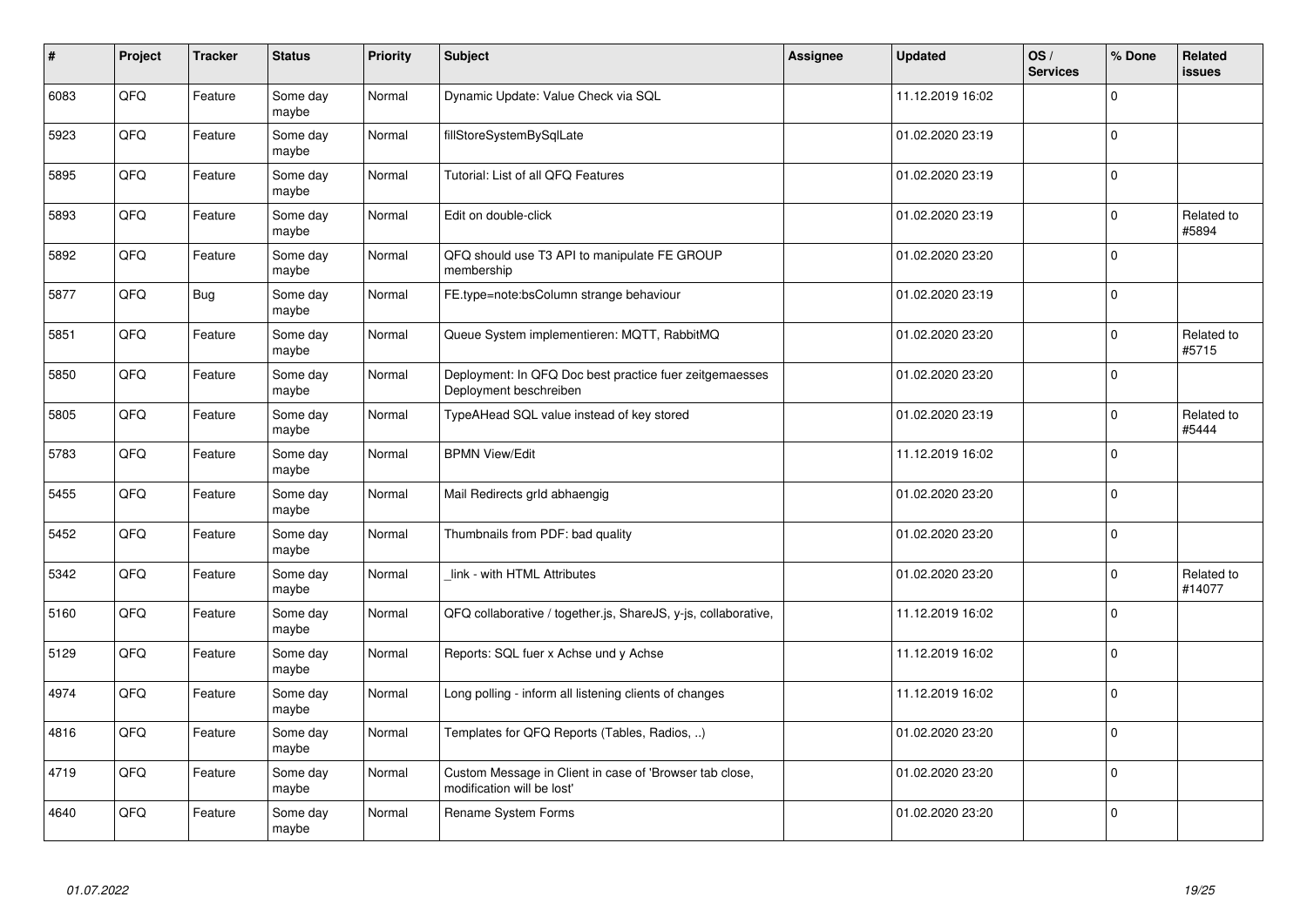| #    | Project | <b>Tracker</b> | <b>Status</b>     | <b>Priority</b> | <b>Subject</b>                                                                                                                                                | Assignee | <b>Updated</b>   | OS/<br><b>Services</b> | % Done       | Related<br>issues                           |
|------|---------|----------------|-------------------|-----------------|---------------------------------------------------------------------------------------------------------------------------------------------------------------|----------|------------------|------------------------|--------------|---------------------------------------------|
| 4627 | QFQ     | Feature        | Some day<br>maybe | Normal          | dbupdate: all tables - check 'create', 'modified' if it is possible<br>to change to default 'CURRENT_TIMESTAMP' and modified<br>'ON UPDATE CURRENT_TIMESTAMP' |          | 01.02.2020 23:20 |                        | $\mathbf 0$  |                                             |
| 4626 | QFQ     | Feature        | Some day<br>maybe | Normal          | Mobile View: 'classBody=qfq-form-right' makes no sense                                                                                                        |          | 01.02.2020 23:20 |                        | $\mathbf 0$  |                                             |
| 4551 | QFQ     | Feature        | Some day<br>maybe | Normal          | Set 'pills' via dynamicUpdate to show/hide/disabled                                                                                                           |          | 01.02.2020 23:20 |                        | $\mathbf 0$  | Related to<br>#3752                         |
| 4546 | QFQ     | <b>Bug</b>     | Some day<br>maybe | Normal          | NH: SIP storage is destroyed                                                                                                                                  |          | 01.02.2020 23:20 |                        | $\mathbf 0$  |                                             |
| 4536 | QFQ     | Feature        | Some day<br>maybe | Normal          | FE upload: problem with delete if mutliple uploads an<br>FE.name="                                                                                            |          | 01.02.2020 23:20 |                        | $\mathbf 0$  |                                             |
| 4446 | QFQ     | Feature        | Some day<br>maybe | Normal          | New FE get same feldContainerId as last modifed FE                                                                                                            |          | 01.02.2020 23:20 |                        | $\mathbf{0}$ |                                             |
| 4445 | QFQ     | Feature        | Some day<br>maybe | Normal          | template group: Option to simulate fieldset                                                                                                                   |          | 28.06.2021 14:11 |                        | $\mathbf{0}$ |                                             |
| 4444 | QFQ     | Feature        | Some day<br>maybe | Normal          | FE.type=upload: detect mime type                                                                                                                              |          | 11.12.2019 16:02 |                        | $\mathbf{0}$ | Related to<br>#4303                         |
| 4443 | QFQ     | Feature        | Some day<br>maybe | Normal          | Form: multiple secondary tables                                                                                                                               |          | 01.02.2020 23:20 |                        | $\mathbf 0$  |                                             |
| 4442 | QFQ     | Feature        | Some day<br>maybe | Normal          | Special Column Name: _link - new symbol G (Glyph) to<br>choose any available symbol                                                                           |          | 11.12.2019 16:02 |                        | $\pmb{0}$    |                                             |
| 4441 | QFQ     | Bug            | Some day<br>maybe | Normal          | \$_SERVER Vars sollten nur aus dem Store genommen<br>werden - Code entsprechend anpassen.                                                                     |          | 11.12.2019 16:02 |                        | $\mathbf 0$  |                                             |
| 4440 | QFQ     | Feature        | Some day<br>maybe | Normal          | Manual.rst: explain how to. expand PHP Session to 4h                                                                                                          |          | 11.12.2019 16:02 |                        | $\mathbf 0$  |                                             |
| 4439 | QFQ     | Feature        | Some day<br>maybe | Normal          | Log: report all actions fired by an FE Element, incl. the<br>original directive (slaveld, sqllnsert, )                                                        |          | 01.02.2020 23:20 |                        | $\mathbf 0$  | Related to<br>#4432,<br>Related to<br>#5458 |
| 4435 | QFQ     | Feature        | Some day<br>maybe | Normal          | Report: striptags - specify allowed tags                                                                                                                      |          | 01.02.2020 23:20 |                        | $\mathbf 0$  |                                             |
| 4433 | QFQ     | Feature        | Some day<br>maybe | Normal          | Log when SIP will be destroyed by QFQ for any (security)<br>reason                                                                                            |          | 01.02.2020 23:20 |                        | $\mathbf 0$  | Related to<br>#4432,<br>Related to<br>#5458 |
| 4138 | QFQ     | <b>Bug</b>     | Some day<br>maybe | Normal          | style fehlt                                                                                                                                                   |          | 11.12.2019 16:03 |                        | $\mathbf 0$  |                                             |
| 4122 | QFQ     | Bug            | Some day<br>maybe | Normal          | file: Render Mode hat keinen Effekt                                                                                                                           |          | 11.12.2019 16:03 |                        | $\pmb{0}$    |                                             |
| 4027 | QFQ     | Feature        | Some day<br>maybe | Normal          | Missing: orange 'check' / 'bullet'                                                                                                                            |          | 11.12.2019 16:03 |                        | $\pmb{0}$    |                                             |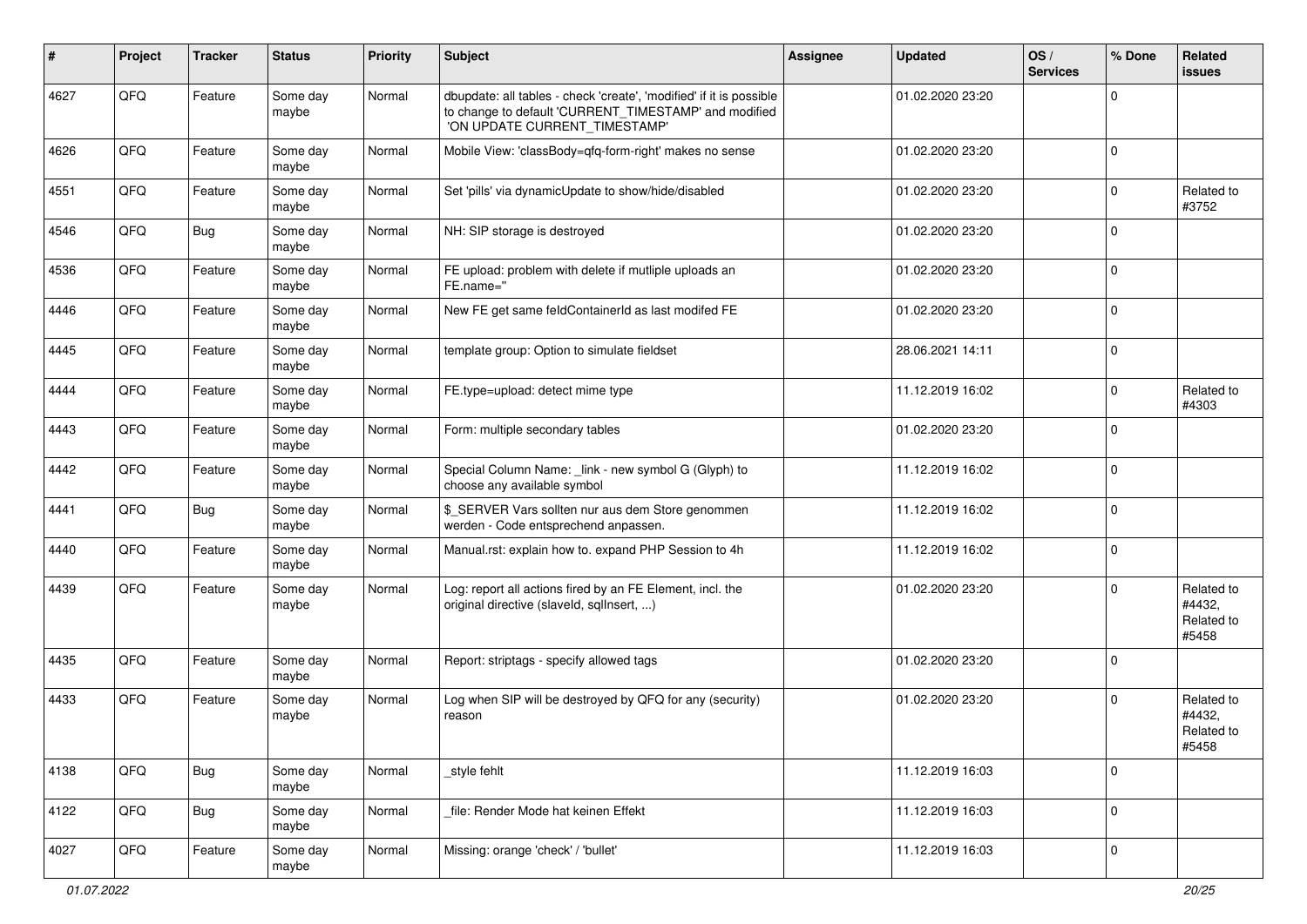| #    | Project | <b>Tracker</b> | <b>Status</b>     | <b>Priority</b> | <b>Subject</b>                                                                                                                                           | <b>Assignee</b> | <b>Updated</b>   | OS/<br><b>Services</b> | % Done       | <b>Related</b><br>issues                                               |
|------|---------|----------------|-------------------|-----------------|----------------------------------------------------------------------------------------------------------------------------------------------------------|-----------------|------------------|------------------------|--------------|------------------------------------------------------------------------|
| 3880 | QFQ     | Feature        | Some day<br>maybe | Normal          | Form 'Form': anlegen einer Tabelle                                                                                                                       |                 | 14.01.2021 10:12 |                        | $\mathbf 0$  |                                                                        |
| 3879 | QFQ     | Feature        | Some day<br>maybe | Normal          | Form 'FormElement': Beim Feld 'name' rechts in der Notiz<br>einen Link einblenden - a) aktuelle Definition anzeigen, b)<br>Spalte in der Tabelle anlegen |                 | 11.12.2019 16:03 |                        | $\mathbf 0$  |                                                                        |
| 3878 | QFQ     | Feature        | Some day<br>maybe | Normal          | Form 'FormElement': Spalte 'name' typeAhead mit<br>Spaltennamen der Primarytable.                                                                        |                 | 11.12.2019 16:03 |                        | $\mathbf 0$  |                                                                        |
| 3646 | QFQ     | Feature        | Some day<br>maybe | Normal          | Moeglichkeit HTML Tags in Reports auszugeben (zu<br>enkodieren: htmlspecialchars)                                                                        |                 | 11.12.2019 16:02 |                        | 0            | Related to<br>#14320                                                   |
| 3617 | QFQ     | Feature        | Some day<br>maybe | Normal          | Load javascripts at bottom                                                                                                                               |                 | 11.12.2019 16:02 |                        | $\mathbf 0$  |                                                                        |
| 3567 | QFQ     | Feature        | Some day<br>maybe | Low             | 'Save', 'Close', 'New' als FormElement                                                                                                                   |                 | 11.12.2019 16:02 |                        | $\mathbf 0$  |                                                                        |
| 3495 | QFQ     | Feature        | Some day<br>maybe | Normal          | Predifined Parameter werden nicht in '+' (add new record)<br>SIP gerendert.                                                                              |                 | 11.12.2019 16:02 |                        | $\mathbf 0$  |                                                                        |
| 2950 | QFQ     | Feature        | Some day<br>maybe | Normal          | Inhalt QFQ Records als File                                                                                                                              |                 | 11.12.2019 16:03 |                        | $\mathbf 0$  |                                                                        |
| 1623 | QFQ     | Feature        | Some day<br>maybe | Normal          | RealURL                                                                                                                                                  |                 | 11.12.2019 16:03 |                        | 30           |                                                                        |
| 1510 | QFQ     | Feature        | Some day<br>maybe | Normal          | jquery von google laden, falls das nicht geht lokal                                                                                                      |                 | 11.12.2019 16:03 |                        | $\mathbf 0$  |                                                                        |
| 1253 | QFQ     | Feature        | Some day<br>maybe | Normal          | QF: Colorpicker                                                                                                                                          |                 | 11.12.2019 16:03 |                        | $\mathbf 0$  |                                                                        |
| 1251 | QFQ     | Feature        | Some day<br>maybe | Normal          | QF: Combo                                                                                                                                                |                 | 11.12.2019 16:03 |                        | $\mathbf 0$  |                                                                        |
| 1234 | QFQ     | Feature        | Some day<br>maybe | Normal          | QF: Record numbering: Im Grid soll in Spalte 1 optional die<br>laufende Nummer der Records angezeigt werden.                                             |                 | 01.02.2020 23:20 |                        | $\mathbf 0$  |                                                                        |
| 955  | QFQ     | Feature        | Some day<br>maybe | Normal          | QF: Notizen vor/nach dem Form                                                                                                                            |                 | 01.02.2020 23:20 |                        | $\mathbf 0$  |                                                                        |
| 880  | QFQ     | Feature        | Some day<br>maybe | Urgent          | Security: PHP, SQL Injection, XSS                                                                                                                        |                 | 03.05.2021 21:14 |                        | $\mathbf 0$  | Related to<br>#14320                                                   |
| 9130 | QFQ     | Feature        | Some day<br>maybe | Normal          | tablesorter: Automatic Row numbering / Zeilenummer                                                                                                       | Benjamin Baer   | 01.02.2020 23:22 |                        | $\mathbf 0$  |                                                                        |
| 8522 | QFQ     | Feature        | Some day<br>maybe | Normal          | build QFQ - npm warnings                                                                                                                                 | Benjamin Baer   | 01.02.2020 23:19 |                        | 50           |                                                                        |
| 7732 | QFG     | Feature        | Some day<br>maybe | Normal          | Javascript: Lazy Loading der add on libs                                                                                                                 | Benjamin Baer   | 08.06.2022 10:38 |                        | $\mathbf{0}$ | Related to<br>#12611,<br>Related to<br>#12490,<br>Related to<br>#10013 |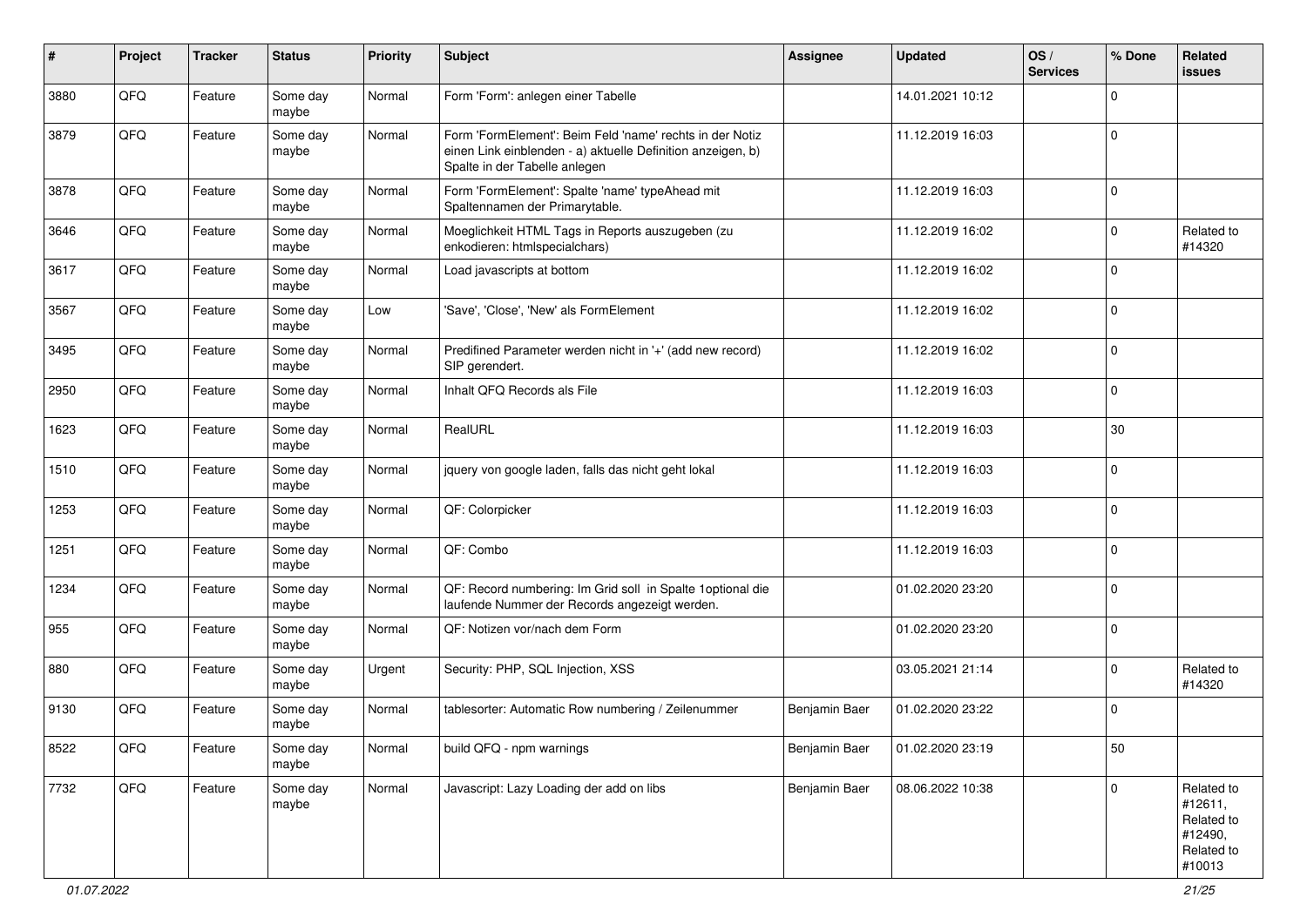| #     | Project | <b>Tracker</b> | <b>Status</b>     | <b>Priority</b> | <b>Subject</b>                                                                                                                                           | <b>Assignee</b>     | <b>Updated</b>   | OS/<br><b>Services</b> | % Done      | Related<br>issues                                                     |
|-------|---------|----------------|-------------------|-----------------|----------------------------------------------------------------------------------------------------------------------------------------------------------|---------------------|------------------|------------------------|-------------|-----------------------------------------------------------------------|
| 6972  | QFQ     | Feature        | Some day<br>maybe | Normal          | Fabric Clipboard / cross browser tab                                                                                                                     | Benjamin Baer       | 01.02.2020 23:21 |                        | $\mathbf 0$ |                                                                       |
| 6970  | QFQ     | Feature        | Some day<br>maybe | Normal          | tablesorter: default fuer 'sortReset' aendern von 'Ctrl' zu 'Alt'                                                                                        | Benjamin Baer       | 01.02.2020 23:21 |                        | $\mathbf 0$ |                                                                       |
| 5389  | QFQ     | Feature        | Some day<br>maybe | Normal          | QFQ Design: Multline label / note                                                                                                                        | Benjamin Baer       | 01.02.2020 23:19 |                        | $\mathbf 0$ |                                                                       |
| 5024  | QFQ     | Feature        | Some day<br>maybe | Normal          | Fabric: Generate PDF with edits                                                                                                                          | Benjamin Baer       | 01.02.2020 23:20 |                        | 0           | Related to<br>#10704                                                  |
| 4454  | QFQ     | <b>Bug</b>     | Some day<br>maybe | Normal          | Required Elements: multiple elements in a row - whole row<br>marked if only one input is empty.                                                          | Benjamin Baer       | 01.02.2020 23:20 |                        | $\mathbf 0$ |                                                                       |
| 4420  | QFQ     | Feature        | Some day<br>maybe | Normal          | Client: Local Storage - store the changes of a form, local in<br>the browser.                                                                            | Benjamin Baer       | 11.12.2019 16:02 |                        | $\mathbf 0$ |                                                                       |
| 4398  | QFQ     | Bug            | Some day<br>maybe | Normal          | Typeahead: mouse click in a prefilled input opens a single<br>item dropdown with the current value - click on it seems to<br>set the value, not the key. | Benjamin Baer       | 01.02.2020 23:20 |                        | $\mathbf 0$ | Related to<br>#4457                                                   |
| 3692  | QFQ     | Feature        | Some day<br>maybe | Normal          | QFQ Webseite                                                                                                                                             | Benjamin Baer       | 11.12.2019 16:02 |                        | $\mathbf 0$ | Related to<br>#5033                                                   |
| 3415  | QFQ     | Feature        | Some day<br>maybe | Normal          | FE Login Box Templatefile                                                                                                                                | Benjamin Baer       | 11.12.2019 16:02 |                        | $\mathbf 0$ |                                                                       |
| 2063  | QFQ     | Bug            | Some day<br>maybe | Normal          | Pills auf 'inaktiv' setzen falls keine Element auf dem Pill<br>sichtbar sind.                                                                            | Benjamin Baer       | 11.12.2019 16:03 |                        | $\mathbf 0$ | Related to<br>#3752                                                   |
| 12611 | QFQ     | Feature        | Some day<br>maybe | Normal          | Refactoring: Bootstrap with Lazy Loading                                                                                                                 | Carsten Rose        | 08.06.2022 10:37 |                        | $\mathbf 0$ | Related to<br>#12490,<br>Related to<br>#10013,<br>Related to<br>#7732 |
| 12337 | QFQ     | Feature        | Some day<br>maybe | Normal          | Database.php: better caching                                                                                                                             | Carsten Rose        | 16.09.2021 15:10 |                        | $\mathbf 0$ |                                                                       |
| 12315 | QFQ     | Feature        | Some day<br>maybe | Normal          | Form History (Diffs) / Backups                                                                                                                           | <b>Carsten Rose</b> | 16.09.2021 15:10 |                        | $\mathbf 0$ |                                                                       |
| 11323 | QFQ     | Feature        | Some day<br>maybe | Normal          | Report Frontend Editor Modal + Codemirror                                                                                                                | Carsten Rose        | 16.09.2021 15:10 |                        | $\mathbf 0$ | Related to<br>#11036                                                  |
| 11322 | QFQ     | Feature        | Some day<br>maybe | Normal          | Form Element JSON - (multiline parameter field)                                                                                                          | Carsten Rose        | 16.09.2021 15:10 |                        | $\mathbf 0$ |                                                                       |
| 11217 | QFQ     | Feature        | Some day<br>maybe | Normal          | <b>Extend Script Functionality</b>                                                                                                                       | Carsten Rose        | 16.09.2021 15:10 |                        | $\mathbf 0$ |                                                                       |
| 11036 | QFQ     | Feature        | Some day<br>maybe | Normal          | inline report editor permissions                                                                                                                         | Carsten Rose        | 16.09.2021 15:09 |                        | $\pmb{0}$   | Related to<br>#11323                                                  |
| 10745 | QFG     | Feature        | Some day<br>maybe | Normal          | <b>Tablesorter Excel Export</b>                                                                                                                          | Carsten Rose        | 16.09.2021 15:09 |                        | $\pmb{0}$   |                                                                       |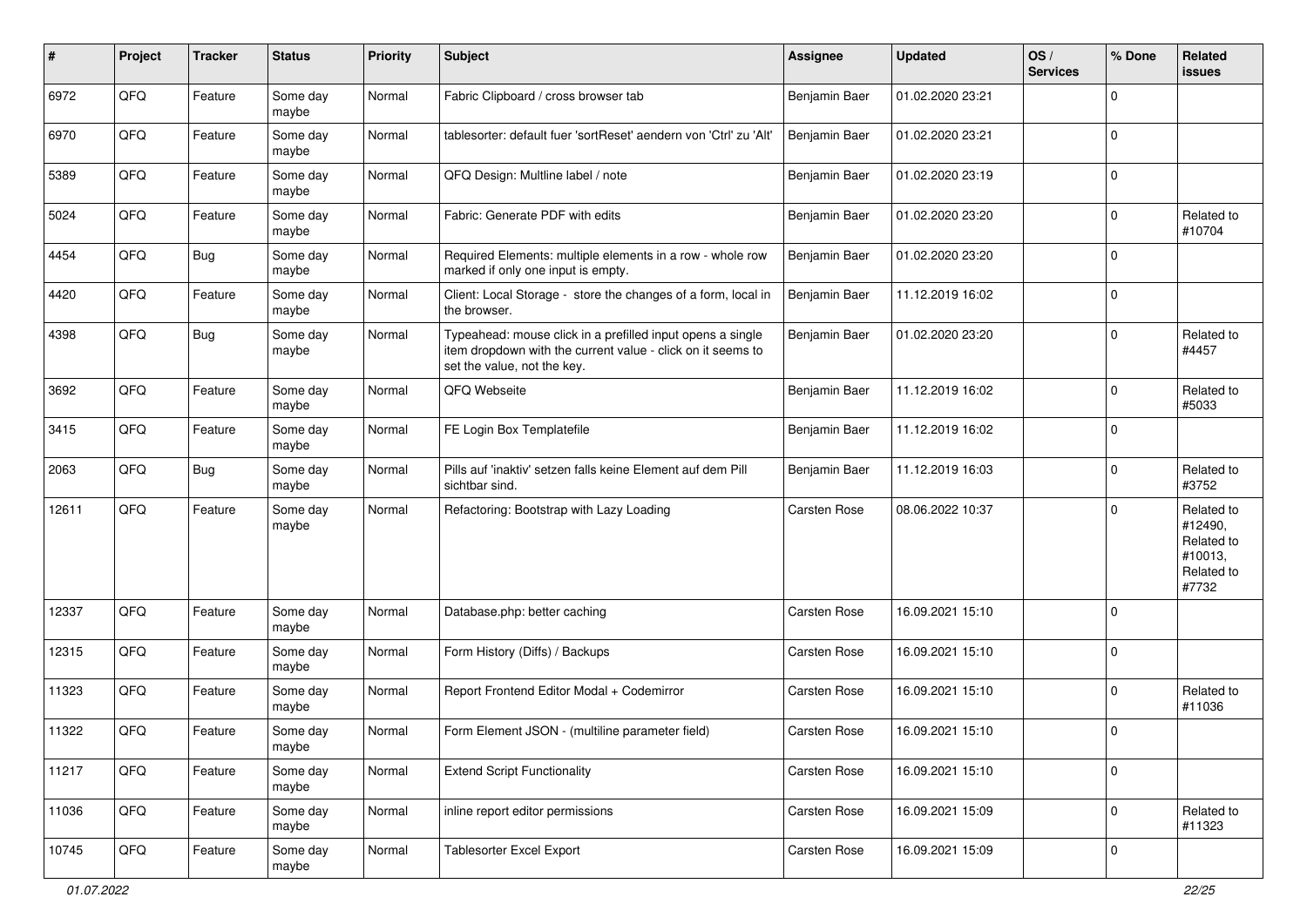| ∦     | Project | <b>Tracker</b> | <b>Status</b>     | <b>Priority</b> | Subject                                                                 | Assignee     | <b>Updated</b>   | OS/<br><b>Services</b> | % Done       | Related<br>issues                                                     |
|-------|---------|----------------|-------------------|-----------------|-------------------------------------------------------------------------|--------------|------------------|------------------------|--------------|-----------------------------------------------------------------------|
| 10716 | QFQ     | Feature        | Some day<br>maybe | Normal          | Business Logic mit Externen Skripten                                    | Carsten Rose | 16.09.2021 15:10 |                        | $\Omega$     | Related to<br>#10713,<br>Related to<br>#8217                          |
| 10116 | QFQ     | Feature        | Some day<br>maybe | Normal          | TypeAhead: Tag - show inside 'input' element                            | Carsten Rose | 16.09.2021 15:09 |                        | $\Omega$     |                                                                       |
| 10095 | QFQ     | Feature        | Some day<br>maybe | Normal          | Generic Gitlab Integration into QFQ                                     | Carsten Rose | 16.09.2021 15:10 |                        | 0            |                                                                       |
| 10013 | QFQ     | Feature        | Some day<br>maybe | Normal          | FE.typ=editor: CodeMirror                                               | Carsten Rose | 08.06.2022 10:37 |                        | $\Omega$     | Related to<br>#12611,<br>Related to<br>#12490,<br>Related to<br>#7732 |
| 9704  | QFQ     | Feature        | Some day<br>maybe | Normal          | Thumbnails Generieren beim Splitten von PDF Files                       | Carsten Rose | 11.12.2019 16:01 |                        | $\mathbf{0}$ |                                                                       |
| 9669  | QFQ     | <b>Bug</b>     | Some day<br>maybe | Normal          | Checkbox / Template Group: radio/checkbox visible broken<br>after 'add' | Carsten Rose | 16.06.2021 13:47 |                        | $\mathbf 0$  | Related to<br>#8091                                                   |
| 9579  | QFQ     | Feature        | Some day<br>maybe | Normal          | Multiform with Process Row                                              | Carsten Rose | 11.12.2019 16:01 |                        | 0            |                                                                       |
| 9281  | QFQ     | <b>Bug</b>     | Some day<br>maybe | Normal          | Allow STRICT_TRANS_TABLES                                               | Carsten Rose | 02.01.2021 18:43 |                        | $\Omega$     |                                                                       |
| 8894  | QFQ     | Feature        | Some day<br>maybe | Normal          | Documentation Tags Usable in QFQ Application                            | Carsten Rose | 11.12.2019 16:01 |                        | $\mathbf{0}$ |                                                                       |
| 8892  | QFQ     | Feature        | Some day<br>maybe | Normal          | Display and Edit SQL Comments in Form Editor                            | Carsten Rose | 11.12.2019 16:01 |                        | 0            |                                                                       |
| 8586  | QFQ     | Feature        | Some day<br>maybe | Normal          | QFQ: Enhance Error message for 'record not found'                       | Carsten Rose | 16.09.2021 15:10 |                        | $\mathbf{0}$ |                                                                       |
| 8520  | QFQ     | Feature        | Some day<br>maybe | Normal          | Bring QFQ to Composer                                                   | Carsten Rose | 16.09.2021 15:10 |                        | $\Omega$     |                                                                       |
| 8106  | QFQ     | Bug            | Some day<br>maybe | Normal          | Dynamic Update: Feld kann nicht auf empty zurückgesetzt<br>werden       | Carsten Rose | 11.12.2019 16:01 |                        | $\pmb{0}$    |                                                                       |
| 8101  | QFQ     | Feature        | Some day<br>maybe | Normal          | Password hash: support further hashing methods                          | Carsten Rose | 16.09.2021 15:10 |                        | $\Omega$     |                                                                       |
| 7456  | QFQ     | Bug            | Some day<br>maybe | Low             | Todos in Code: solve or make ticket                                     | Carsten Rose | 16.09.2021 15:10 |                        | 0            |                                                                       |
| 7453  | QFQ     | Feature        | Some day<br>maybe | Normal          | import / export forms QFQ                                               | Carsten Rose | 16.09.2021 15:10 |                        | $\Omega$     |                                                                       |
| 7452  | QFQ     | Feature        | Some day<br>maybe | Normal          | automate deployment new QFQ version                                     | Carsten Rose | 16.09.2021 15:10 |                        | 0            |                                                                       |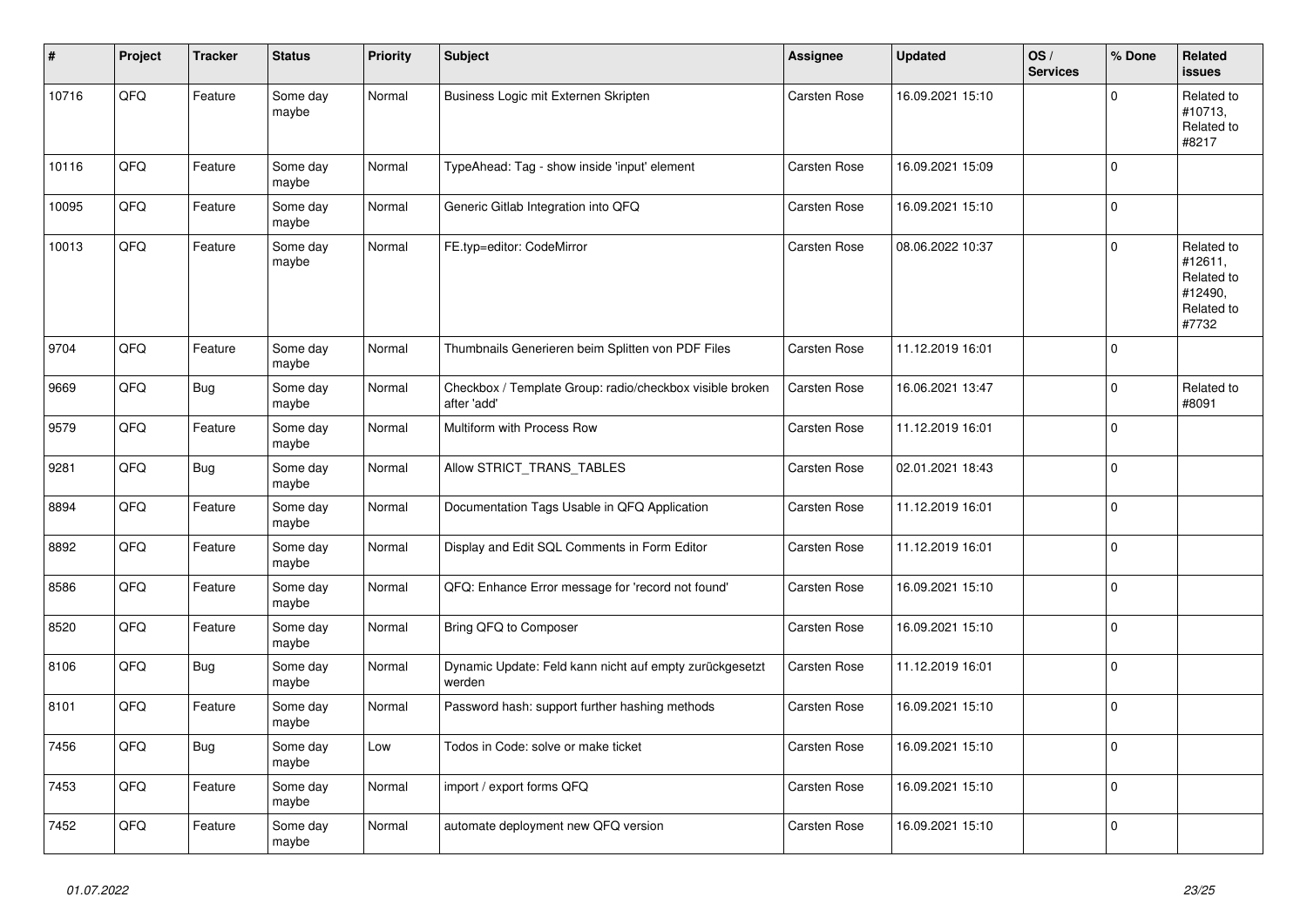| #    | Project | <b>Tracker</b> | <b>Status</b>     | <b>Priority</b> | <b>Subject</b>                                                                                                       | Assignee            | <b>Updated</b>   | OS/<br><b>Services</b> | % Done      | <b>Related</b><br>issues                    |
|------|---------|----------------|-------------------|-----------------|----------------------------------------------------------------------------------------------------------------------|---------------------|------------------|------------------------|-------------|---------------------------------------------|
| 7336 | QFQ     | Feature        | Some day<br>maybe | Normal          | PDF Upload: disallow PDFs with specific Meta information                                                             | <b>Carsten Rose</b> | 11.12.2019 16:01 |                        | $\Omega$    |                                             |
| 7107 | QFQ     | Feature        | Some day<br>maybe | Normal          | Showcase Registration Tool: Anmeldung / Administration :<br>Liste Anmeldungen / Emaileinaldung                       | Carsten Rose        | 11.12.2019 16:01 |                        | $\Omega$    |                                             |
| 6715 | QFQ     | Feature        | Some day<br>maybe | Normal          | Code-Refactoring: dbArray vereinheitlichen                                                                           | Carsten Rose        | 11.12.2019 16:02 |                        | $\Omega$    |                                             |
| 5991 | QFQ     | Bug            | Some day<br>maybe | Normal          | URLs with ' ' or long parameter are problematic                                                                      | <b>Carsten Rose</b> | 01.02.2020 23:19 |                        | $\Omega$    |                                             |
| 5983 | QFQ     | Feature        | Some day<br>maybe | Normal          | Form Submit (save & update): normalize date/-time FE                                                                 | <b>Carsten Rose</b> | 01.02.2020 23:19 |                        | $\mathbf 0$ |                                             |
| 5852 | QFQ     | Feature        | Some day<br>maybe | Normal          | Logging: mail.log / sql.log - im FE anzeigen und via AJAX<br>aktualisieren                                           | <b>Carsten Rose</b> | 01.02.2020 23:19 |                        | 0           | Related to<br>#5885                         |
| 5768 | QFQ     | Bug            | Some day<br>maybe | Normal          | '{{pageLanguage:T}}' missing if QFQ is called via api                                                                | Carsten Rose        | 01.02.2020 23:19 |                        | $\Omega$    |                                             |
| 5706 | QFQ     | Bug            | Some day<br>maybe | Normal          | upload: fileDestination needs to be sanatized                                                                        | <b>Carsten Rose</b> | 01.02.2020 23:19 |                        | $\Omega$    |                                             |
| 5665 | QFQ     | Feature        | Some day<br>maybe | Normal          | Versuch das '{{!' nicht mehr noetig ist.                                                                             | <b>Carsten Rose</b> | 01.02.2020 23:20 |                        | $\Omega$    | Related to<br>#7432,<br>Related to<br>#7434 |
| 5579 | QFQ     | Feature        | Some day<br>maybe | Normal          | Enhance Doc / Presentation: variable type 'link column type'                                                         | <b>Carsten Rose</b> | 01.02.2020 23:19 |                        | $\Omega$    |                                             |
| 5557 | QFQ     | Bug            | Some day<br>maybe | Normal          | Form load: STORE_RECORD filled, but should be empty                                                                  | <b>Carsten Rose</b> | 01.02.2020 23:19 |                        | $\Omega$    |                                             |
| 5548 | QFQ     | Feature        | Some day<br>maybe | Normal          | 801 Textfiles/Scriptfiles als Thumbnail                                                                              | <b>Carsten Rose</b> | 07.03.2022 16:26 |                        | $\mathbf 0$ |                                             |
| 5480 | QFQ     | Feature        | Some day<br>maybe | Normal          | QFQ: Dokumentation mit Screenshots versehen                                                                          | Carsten Rose        | 01.02.2020 23:20 |                        | 0           | Related to<br>#9879                         |
| 5428 | QFQ     | Feature        | Some day<br>maybe | Normal          | secure thumbnail: late render on access.                                                                             | <b>Carsten Rose</b> | 01.02.2020 23:20 |                        | $\Omega$    |                                             |
| 5132 | QFQ     | Feature        | Some day<br>maybe | Normal          | Error Message sendmail missing attachment: more details                                                              | <b>Carsten Rose</b> | 01.02.2020 23:19 |                        | $\mathbf 0$ |                                             |
| 5021 | QFQ     | Bug            | Some day<br>maybe | Normal          | FE.typ=extra - during save displays error 'datum2' already<br>filled in STORE_SIP - the value is stored nevertheless | <b>Carsten Rose</b> | 01.02.2020 23:19 |                        | $\Omega$    | Related to<br>#3875                         |
| 4956 | QFG     | Feature        | Some day<br>maybe | Normal          | Sendmail: Benutzerdefinierte Headers                                                                                 | Carsten Rose        | 11.12.2019 16:02 |                        | 0           |                                             |
| 4872 | QFQ     | Feature        | Some day<br>maybe | Normal          | Fields of Typo3 page available in STORE_TYPO3                                                                        | Carsten Rose        | 01.02.2020 23:19 |                        | $\mathbf 0$ |                                             |
| 4869 | QFQ     | Feature        | Some day<br>maybe | Normal          | Dynamic Update (show, hide, readonly?, required?) for<br><b>Template Group Elements</b>                              | Carsten Rose        | 01.02.2020 23:19 |                        | 0           | Related to<br>#4865                         |